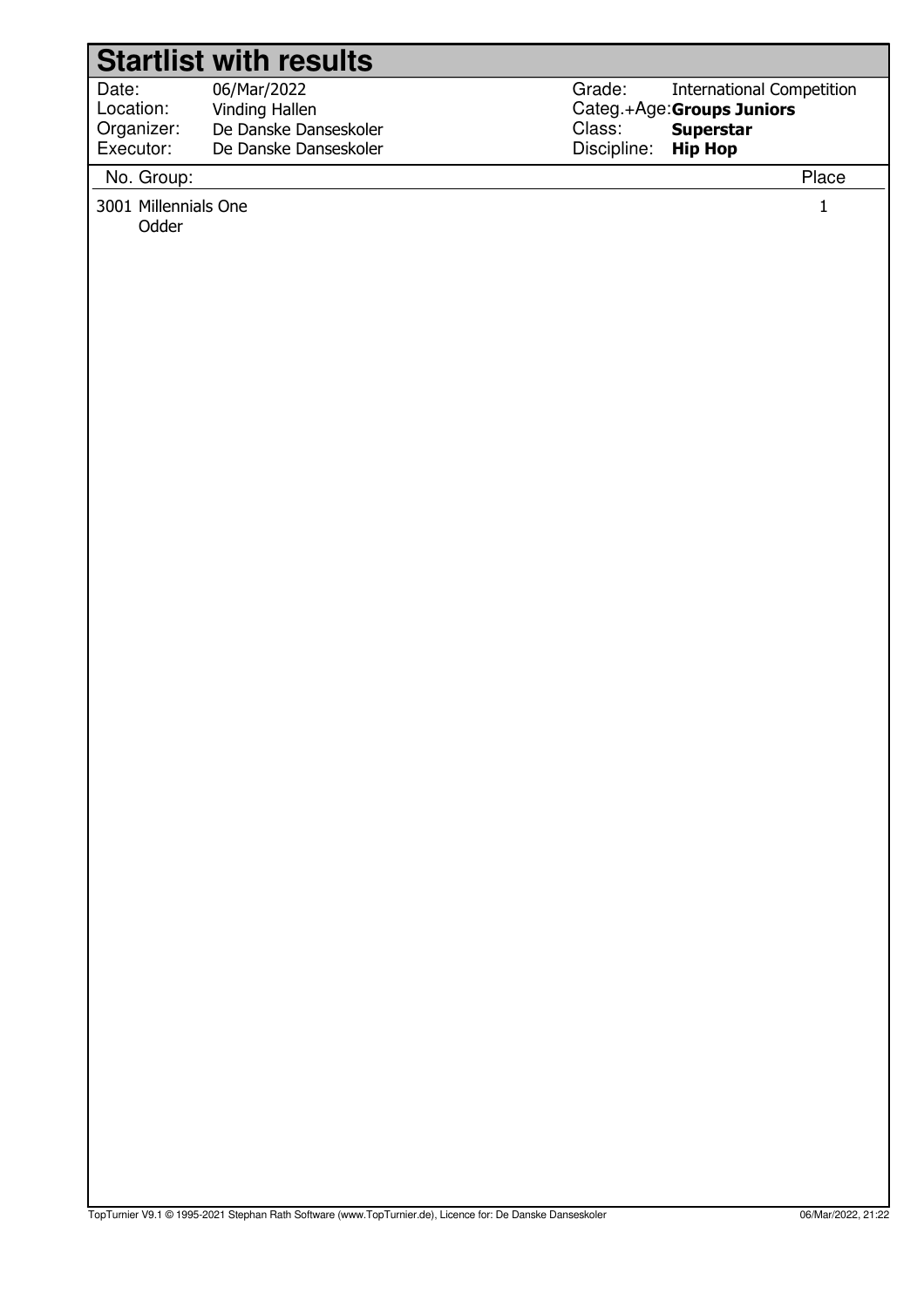| Grade:<br>Date:<br>06/Mar/2022<br><b>International Competition</b><br>Location:<br>Vinding Hallen<br>Categ.+Age: Duos Adults<br>Organizer:<br>De Danske Danseskoler<br>Class:<br><b>Star</b><br>Executor:<br>Discipline:<br>De Danske Danseskoler<br><b>Hip Hop</b><br>No. Duo:<br>Place<br>2301 Lykke Nissen / Stine Niemann Wandahl<br>$\mathbf{1}$<br>Fredericia | <b>Startlist with results</b> |  |
|---------------------------------------------------------------------------------------------------------------------------------------------------------------------------------------------------------------------------------------------------------------------------------------------------------------------------------------------------------------------|-------------------------------|--|
|                                                                                                                                                                                                                                                                                                                                                                     |                               |  |
|                                                                                                                                                                                                                                                                                                                                                                     |                               |  |
|                                                                                                                                                                                                                                                                                                                                                                     |                               |  |
|                                                                                                                                                                                                                                                                                                                                                                     |                               |  |
|                                                                                                                                                                                                                                                                                                                                                                     |                               |  |
|                                                                                                                                                                                                                                                                                                                                                                     |                               |  |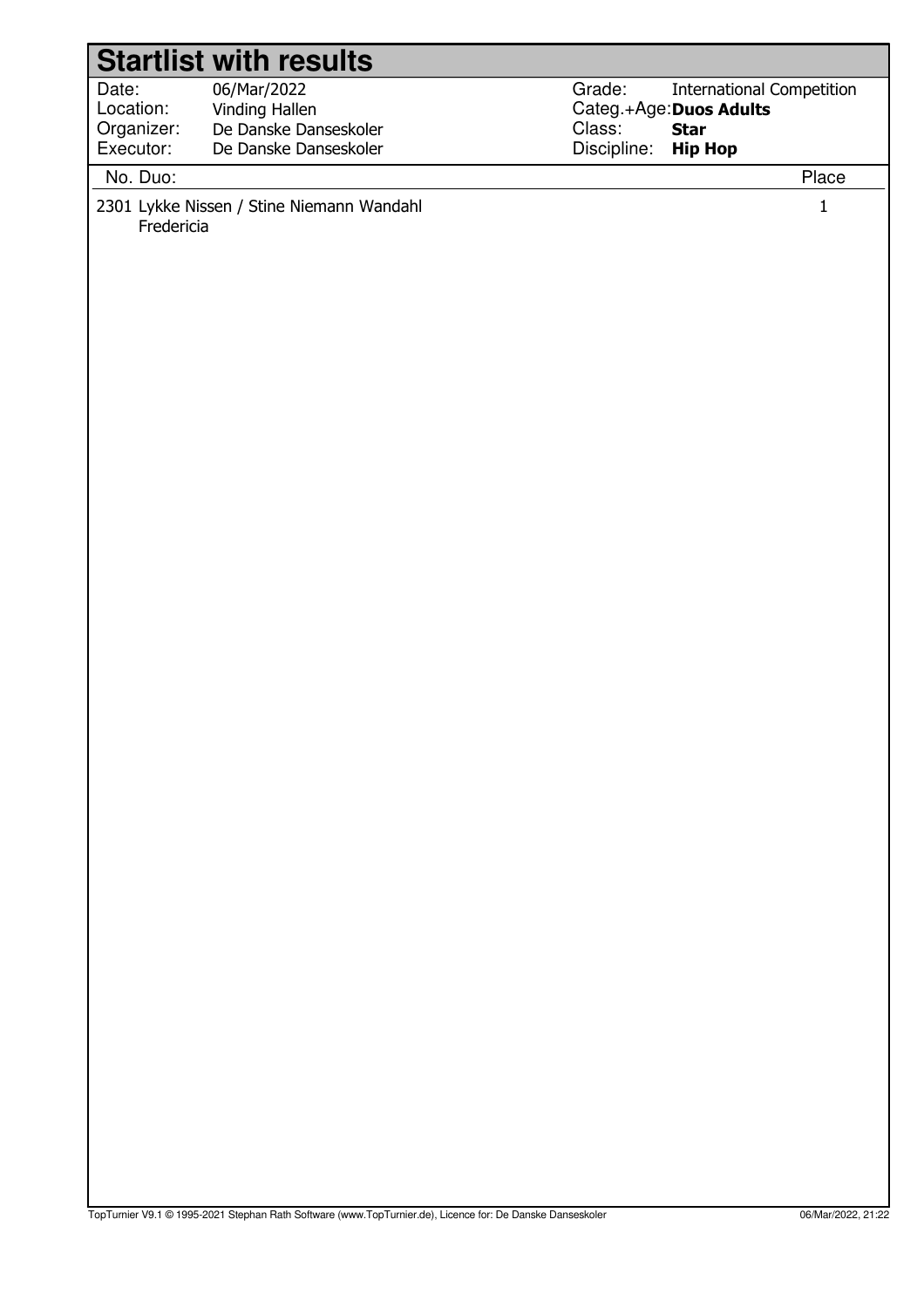|                         | <b>Startlist with results</b>                    |                                                             |
|-------------------------|--------------------------------------------------|-------------------------------------------------------------|
| Date:                   | 06/Mar/2022                                      | Grade:<br><b>International Competition</b>                  |
| Location:               | Vinding Hallen                                   | Categ.+Age: Duos Jun.1                                      |
| Organizer:<br>Executor: | De Danske Danseskoler<br>De Danske Danseskoler   | Class:<br><b>Superstar</b><br>Discipline:<br><b>Hip Hop</b> |
|                         |                                                  |                                                             |
|                         |                                                  |                                                             |
| No. Duo:<br>Aabenraa AB | 2601 Noah Kristian William Karlsen / Aya Schmidt | Place<br>$\mathbf{1}$                                       |
|                         |                                                  |                                                             |
|                         |                                                  |                                                             |
|                         |                                                  |                                                             |
|                         |                                                  |                                                             |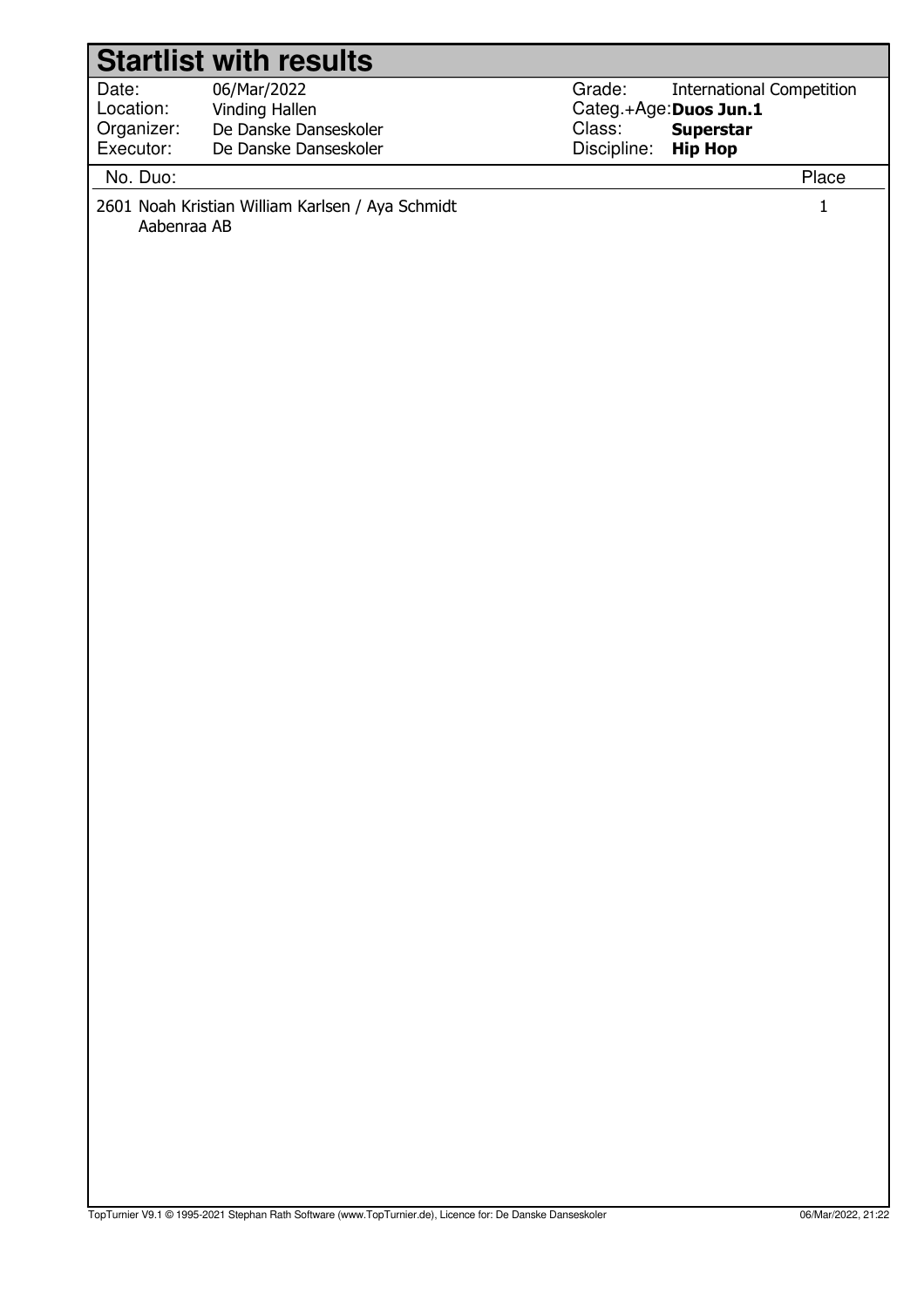|                                               | <b>Startlist with results</b>                                                   |                                 |                                                                                                 |       |
|-----------------------------------------------|---------------------------------------------------------------------------------|---------------------------------|-------------------------------------------------------------------------------------------------|-------|
| Date:<br>Location:<br>Organizer:<br>Executor: | 06/Mar/2022<br>Vinding Hallen<br>De Danske Danseskoler<br>De Danske Danseskoler | Grade:<br>Class:<br>Discipline: | <b>International Competition</b><br>Categ.+Age:Duos Jun.2<br><b>Superstar</b><br><b>Hip Hop</b> |       |
| No. Duo:                                      |                                                                                 |                                 |                                                                                                 | Place |
| Aarhus VM                                     | 2903 Anton Lauritzen / Molly Maj Christensen                                    |                                 |                                                                                                 |       |
| Odder                                         | 2902 Emilie Zanchetta Jensen / Julie Hem Kristensen                             |                                 |                                                                                                 | 2     |
| Odder                                         | 2904 Josefine Falengreen / Marie Kjær Knudsen                                   |                                 |                                                                                                 | 3     |
| Odder                                         | 2901 Samuel Mladenovic Rimmen / Liv Egekvist                                    |                                 |                                                                                                 | 4     |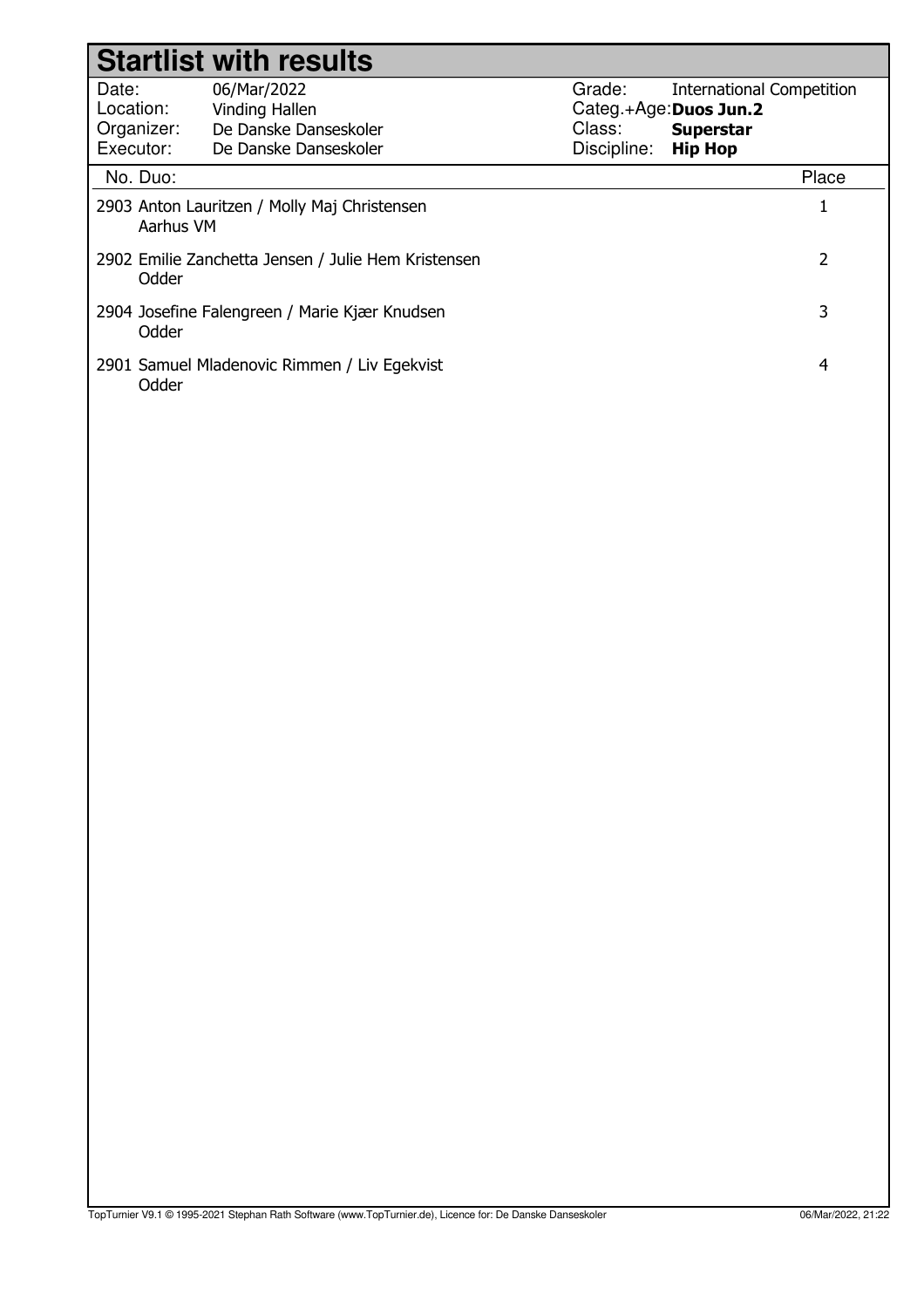|            | <b>Startlist with results</b>   |             |                                  |              |
|------------|---------------------------------|-------------|----------------------------------|--------------|
| Date:      | 06/Mar/2022                     | Grade:      | <b>International Competition</b> |              |
| Location:  | Vinding Hallen                  |             | Categ.+Age: Duos Adults          |              |
| Organizer: | De Danske Danseskoler           | Class:      | <b>Superstar</b>                 |              |
| Executor:  | De Danske Danseskoler           | Discipline: | <b>Hip Hop</b>                   |              |
| No. Duo:   |                                 |             |                                  | Place        |
| Aalborg M  | 3301 Anna Kühnel / Oline Brandt |             |                                  | $\mathbf{1}$ |
|            |                                 |             |                                  |              |
|            |                                 |             |                                  |              |
|            |                                 |             |                                  |              |
|            |                                 |             |                                  |              |
|            |                                 |             |                                  |              |
|            |                                 |             |                                  |              |
|            |                                 |             |                                  |              |
|            |                                 |             |                                  |              |
|            |                                 |             |                                  |              |
|            |                                 |             |                                  |              |
|            |                                 |             |                                  |              |
|            |                                 |             |                                  |              |
|            |                                 |             |                                  |              |
|            |                                 |             |                                  |              |
|            |                                 |             |                                  |              |
|            |                                 |             |                                  |              |
|            |                                 |             |                                  |              |
|            |                                 |             |                                  |              |
|            |                                 |             |                                  |              |
|            |                                 |             |                                  |              |
|            |                                 |             |                                  |              |
|            |                                 |             |                                  |              |
|            |                                 |             |                                  |              |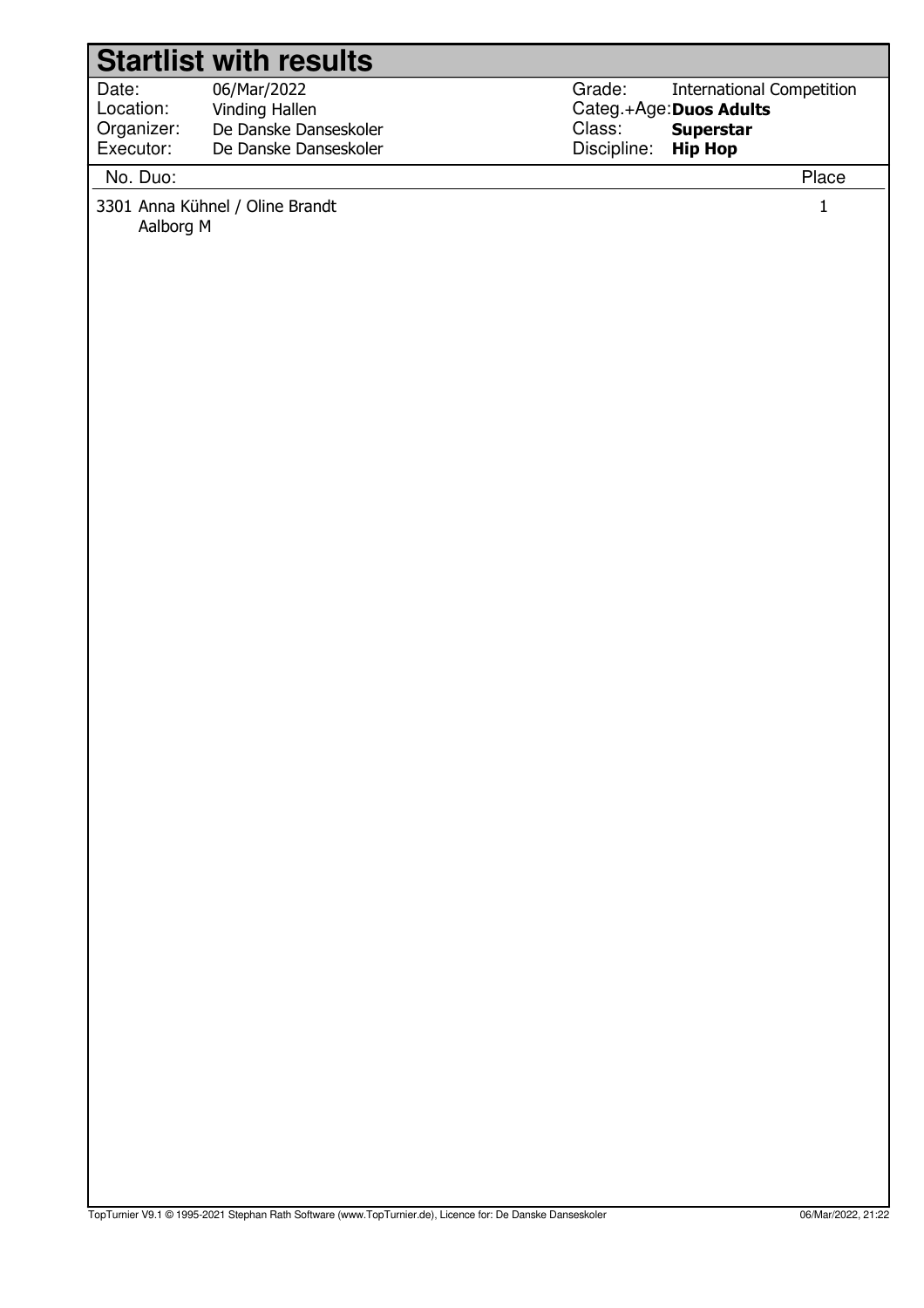|                                               | <b>Startlist with results</b>                                                   |                                                                                                                                 |                |
|-----------------------------------------------|---------------------------------------------------------------------------------|---------------------------------------------------------------------------------------------------------------------------------|----------------|
| Date:<br>Location:<br>Organizer:<br>Executor: | 06/Mar/2022<br>Vinding Hallen<br>De Danske Danseskoler<br>De Danske Danseskoler | Grade:<br><b>International Competition</b><br>Categ.+Age: Solos Jun.1<br>Class:<br><b>Star</b><br>Discipline:<br><b>Hip Hop</b> |                |
| No. Solo:                                     |                                                                                 |                                                                                                                                 | Place          |
| Odder                                         | 2001 Samuel Mladenovic Rimmen                                                   |                                                                                                                                 | $\mathbf 1$    |
| 2002 Sebastian Bock<br>Horsens                |                                                                                 |                                                                                                                                 | $\overline{2}$ |
|                                               |                                                                                 |                                                                                                                                 |                |
|                                               |                                                                                 |                                                                                                                                 |                |
|                                               |                                                                                 |                                                                                                                                 |                |
|                                               |                                                                                 |                                                                                                                                 |                |
|                                               |                                                                                 |                                                                                                                                 |                |
|                                               |                                                                                 |                                                                                                                                 |                |
|                                               |                                                                                 |                                                                                                                                 |                |
|                                               |                                                                                 |                                                                                                                                 |                |
|                                               |                                                                                 |                                                                                                                                 |                |
|                                               |                                                                                 |                                                                                                                                 |                |
|                                               |                                                                                 |                                                                                                                                 |                |
|                                               |                                                                                 |                                                                                                                                 |                |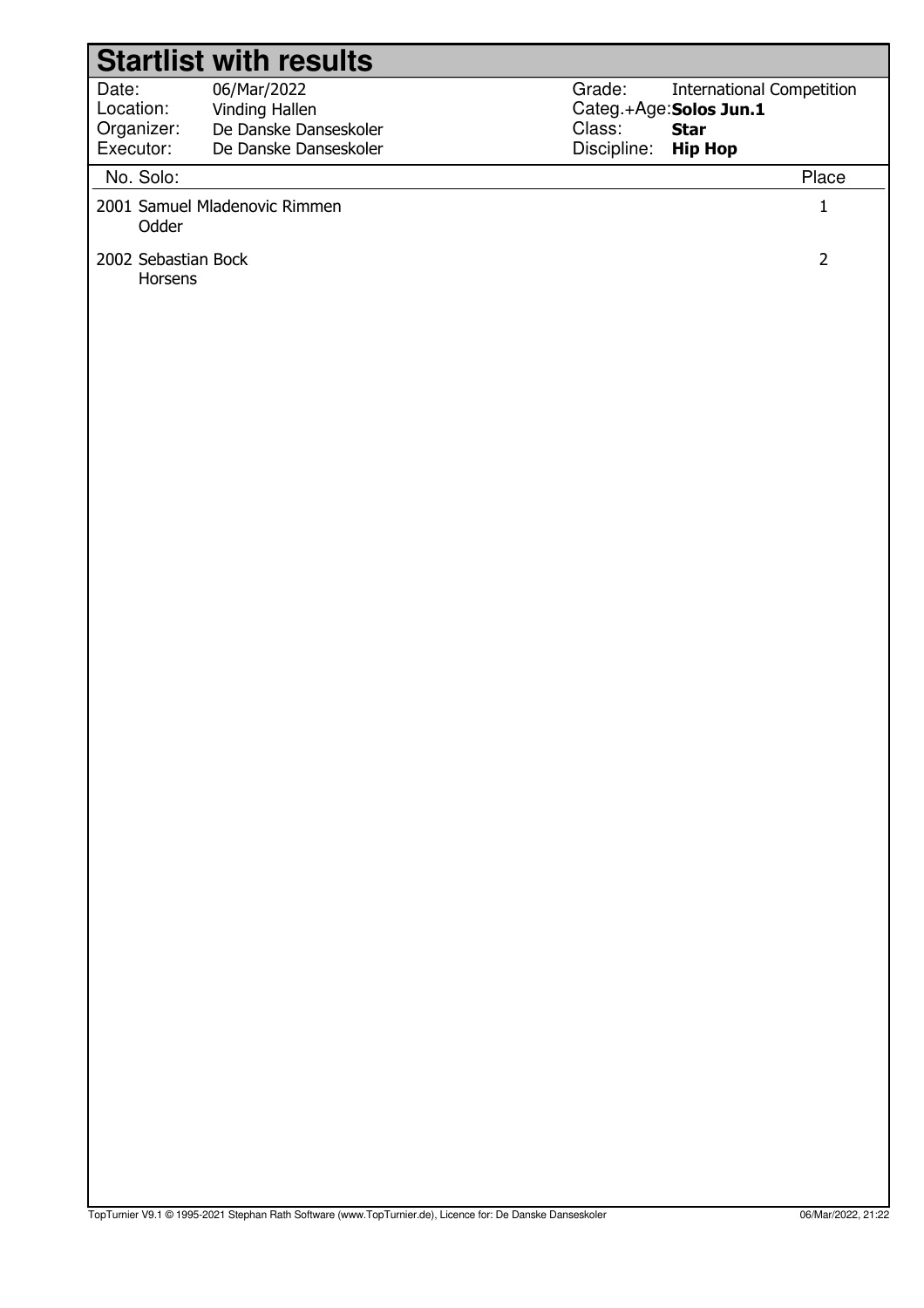|                                               | <b>Startlist with results</b>                                                   |                                 |                                                                                              |                |
|-----------------------------------------------|---------------------------------------------------------------------------------|---------------------------------|----------------------------------------------------------------------------------------------|----------------|
| Date:<br>Location:<br>Organizer:<br>Executor: | 06/Mar/2022<br>Vinding Hallen<br>De Danske Danseskoler<br>De Danske Danseskoler | Grade:<br>Class:<br>Discipline: | <b>International Competition</b><br>Categ.+Age: Solos Jun.2<br><b>Star</b><br><b>Hip Hop</b> |                |
| No. Solo:                                     |                                                                                 |                                 |                                                                                              | Place          |
| 2103 Stine Niemann Wandahl<br>Fredericia      |                                                                                 |                                 |                                                                                              | $\mathbf 1$    |
| 2102 Matilde Nybye Michel<br>Odder            |                                                                                 |                                 |                                                                                              | $\overline{2}$ |
| 2104 Marie Kjær Knudsen<br>Odder              |                                                                                 |                                 |                                                                                              | $\mathsf{3}$   |
| 2101 Karoline Bugge<br>Horsens                |                                                                                 |                                 |                                                                                              | $\overline{4}$ |
|                                               |                                                                                 |                                 |                                                                                              |                |
|                                               |                                                                                 |                                 |                                                                                              |                |
|                                               |                                                                                 |                                 |                                                                                              |                |
|                                               |                                                                                 |                                 |                                                                                              |                |
|                                               |                                                                                 |                                 |                                                                                              |                |
|                                               |                                                                                 |                                 |                                                                                              |                |
|                                               |                                                                                 |                                 |                                                                                              |                |
|                                               |                                                                                 |                                 |                                                                                              |                |
|                                               |                                                                                 |                                 |                                                                                              |                |
|                                               |                                                                                 |                                 |                                                                                              |                |
|                                               |                                                                                 |                                 |                                                                                              |                |
|                                               |                                                                                 |                                 |                                                                                              |                |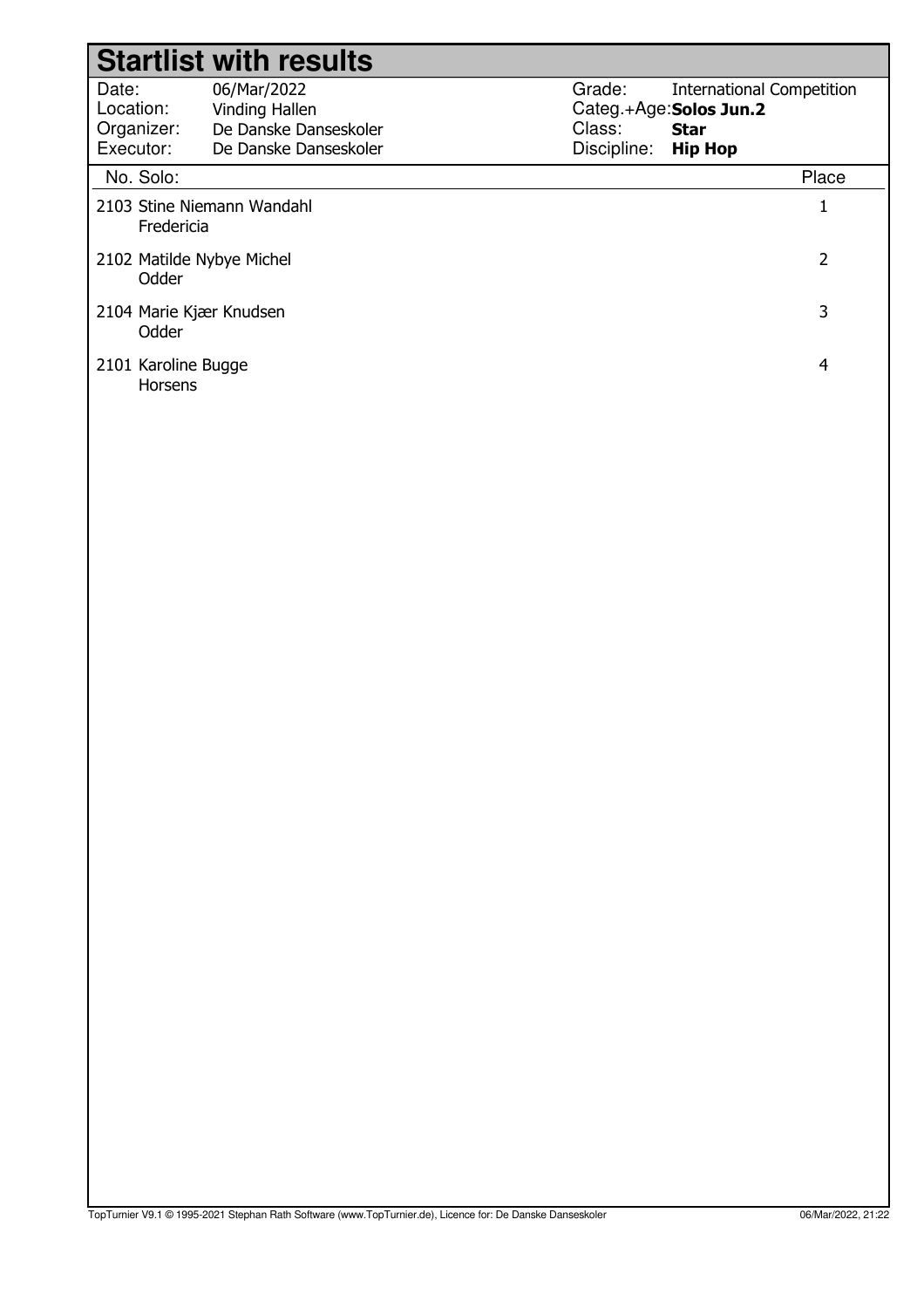Date: Location: 06/Mar/2022 Vinding Hallen Organizer: Executor: De Danske Danseskoler De Danske Danseskoler

No. Solo: Place

2202 Lykke Nissen 1

Fredericia

Grade: Categ.+Age:**Solos Adults** Class: Discipline: International Competition  **Star Hip Hop**

TopTurnier V9.1 © 1995-2021 Stephan Rath Software (www.TopTurnier.de), Licence for: De Danske Danseskoler 06/Mar/2022, 21:22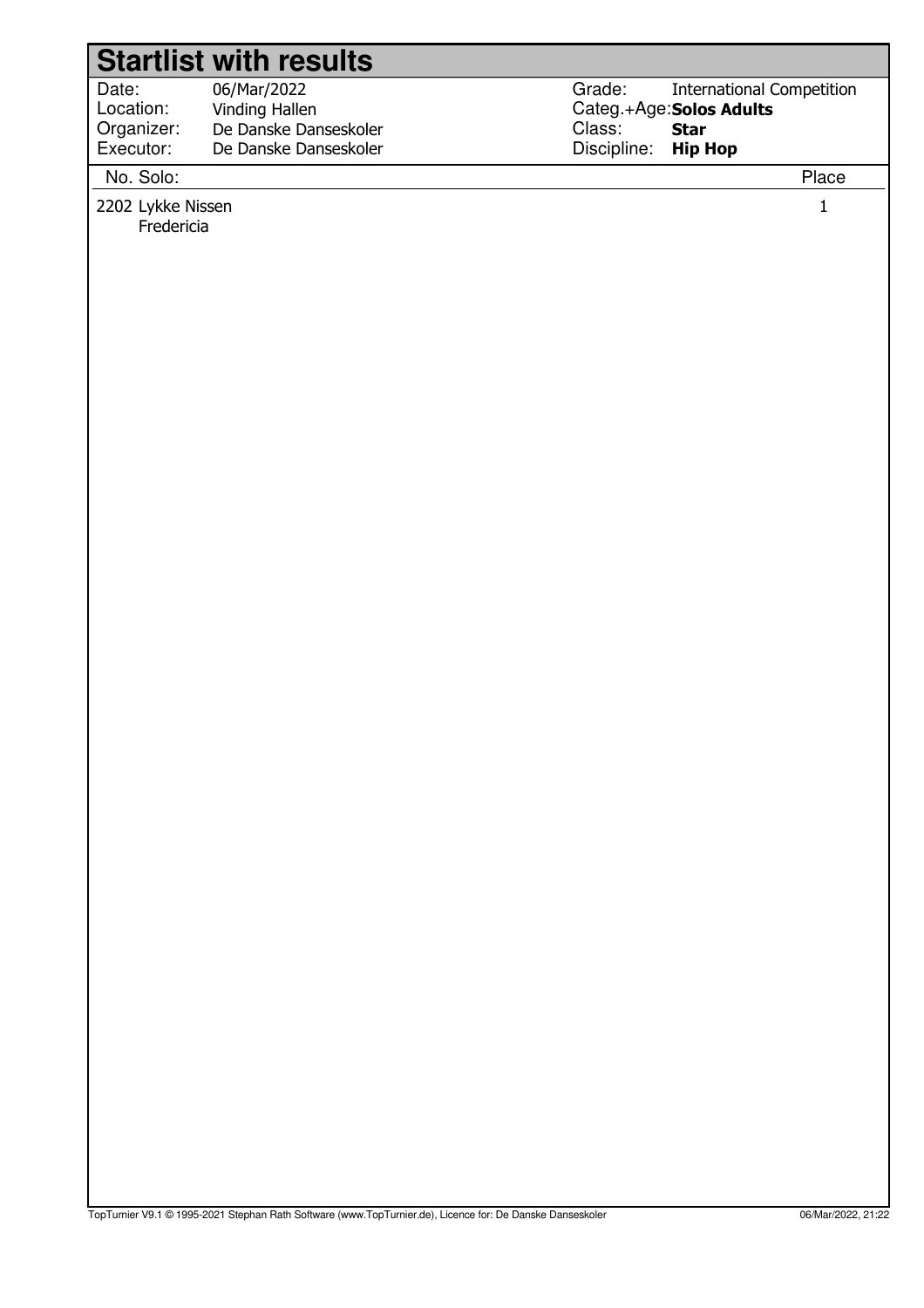| Date:      | 06/Mar/2022           |
|------------|-----------------------|
| Location:  | Vinding Hallen        |
| Organizer: | De Danske Danseskoler |
| Executor:  | De Danske Danseskoler |

Grade: Categ.+Age:**Solos Jun.1** Class: Discipline: International Competition  **Superstar Hip Hop**

#### No. Solo: Place

2401 Rebecca L Hansen 1 Aabenraa AB

TopTurnier V9.1 © 1995-2021 Stephan Rath Software (www.TopTurnier.de), Licence for: De Danske Danseskoler 06/Mar/2022, 21:22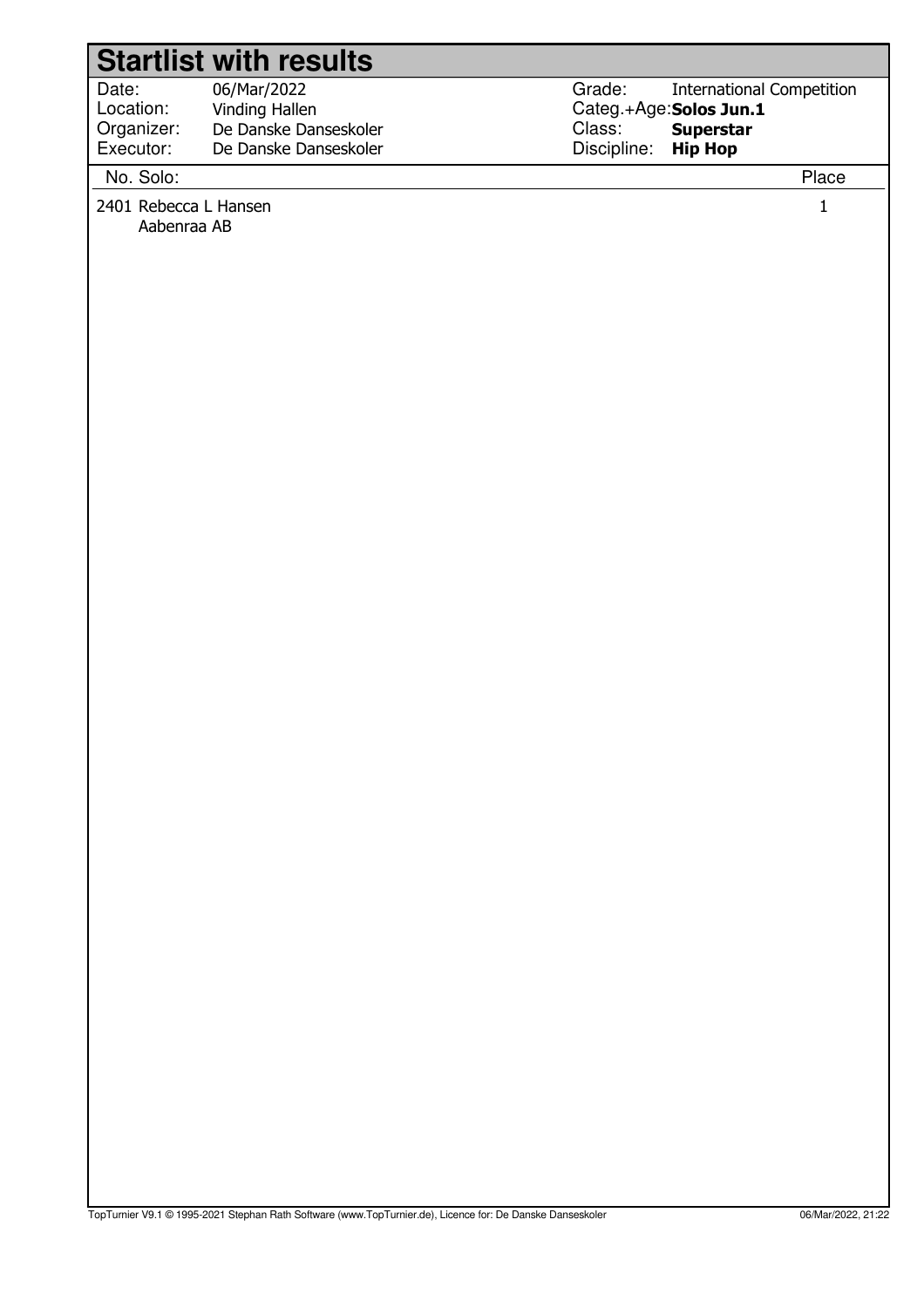#### Date: Location: Grade: Class: 06/Mar/2022 Vinding Hallen Organizer: Executor: De Danske Danseskoler De Danske Danseskoler **Startlist with results**

Categ.+Age:**Solos male Jun.1** Discipline: International Competition  **Superstar Hip Hop**

#### No. Solo male: Place

2501 Noah Kristian William Karlsen 1 Aabenraa AB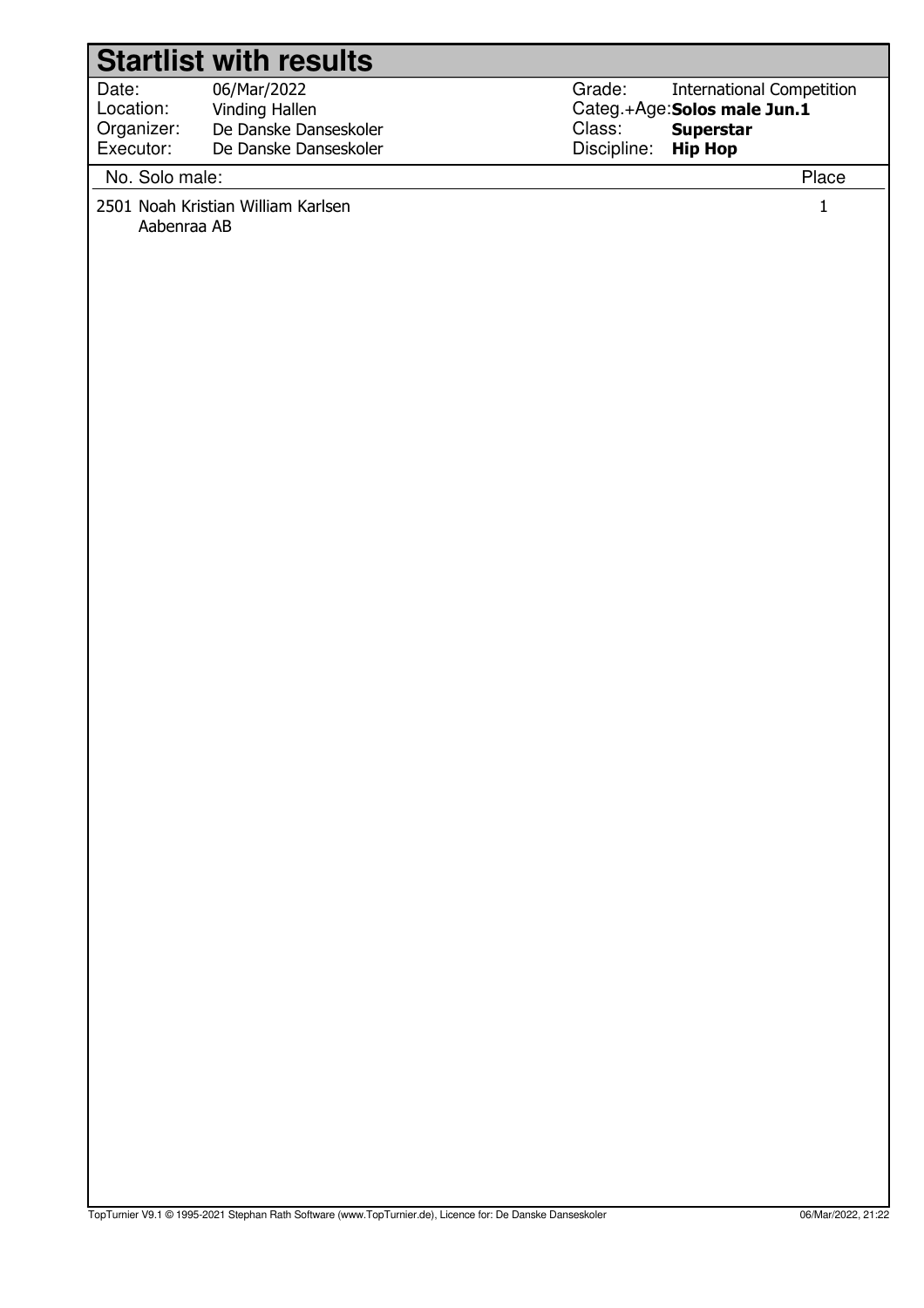|                                               | <b>Startlist with results</b>                                                   |                                 |                                                                                                   |                |
|-----------------------------------------------|---------------------------------------------------------------------------------|---------------------------------|---------------------------------------------------------------------------------------------------|----------------|
| Date:<br>Location:<br>Organizer:<br>Executor: | 06/Mar/2022<br>Vinding Hallen<br>De Danske Danseskoler<br>De Danske Danseskoler | Grade:<br>Class:<br>Discipline: | <b>International Competition</b><br>Categ.+Age: Solos Jun.2<br><b>Superstar</b><br><b>Hip Hop</b> |                |
| No. Solo:                                     |                                                                                 |                                 |                                                                                                   | Place          |
| 2701 Molly Maj Christensen<br>Aarhus VM       |                                                                                 |                                 |                                                                                                   | $\mathbf{1}$   |
| 2705 Liv Egekvist<br>Odder                    |                                                                                 |                                 |                                                                                                   | $\overline{2}$ |
| Odder                                         | 2703 Emilie Zanchetta Jensen                                                    |                                 |                                                                                                   | 3              |
| 2704 Julie Hem Kristensen<br>Odder            |                                                                                 |                                 |                                                                                                   | $\overline{4}$ |
|                                               |                                                                                 |                                 |                                                                                                   |                |
|                                               |                                                                                 |                                 |                                                                                                   |                |
|                                               |                                                                                 |                                 |                                                                                                   |                |
|                                               |                                                                                 |                                 |                                                                                                   |                |
|                                               |                                                                                 |                                 |                                                                                                   |                |
|                                               |                                                                                 |                                 |                                                                                                   |                |
|                                               |                                                                                 |                                 |                                                                                                   |                |
|                                               |                                                                                 |                                 |                                                                                                   |                |
|                                               |                                                                                 |                                 |                                                                                                   |                |
|                                               |                                                                                 |                                 |                                                                                                   |                |
|                                               |                                                                                 |                                 |                                                                                                   |                |
|                                               |                                                                                 |                                 |                                                                                                   |                |
|                                               |                                                                                 |                                 |                                                                                                   |                |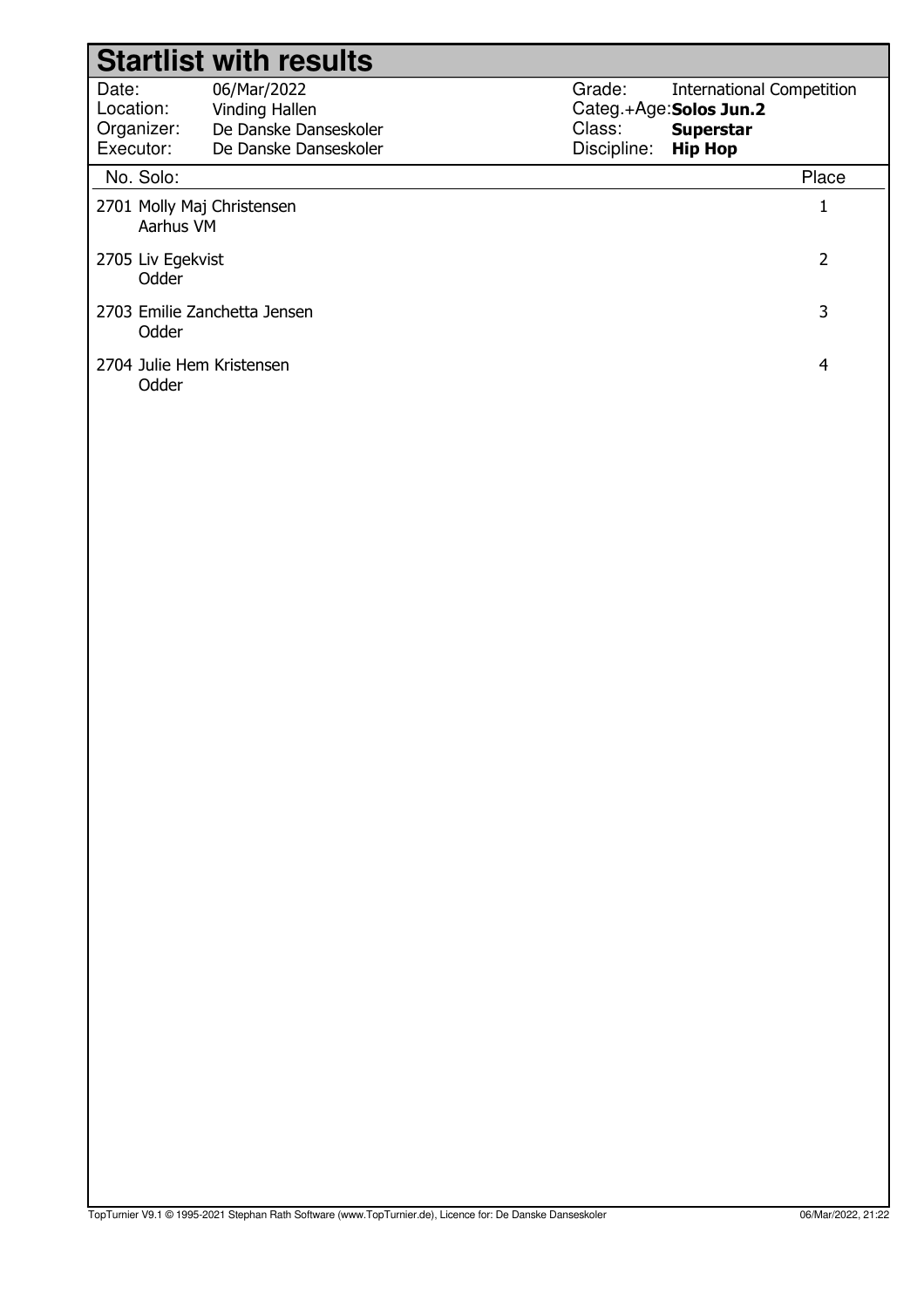Date: Location: 06/Mar/2022 Vinding Hallen Organizer: Executor: De Danske Danseskoler De Danske Danseskoler Grade: Categ.+Age:**Solos male Jun.2** Class: Discipline: International Competition  **Superstar Hip Hop**

No. Solo male: Place

2802 Anton Lauritzen 1

Aarhus VM

TopTurnier V9.1 © 1995-2021 Stephan Rath Software (www.TopTurnier.de), Licence for: De Danske Danseskoler 06/Mar/2020, 21:22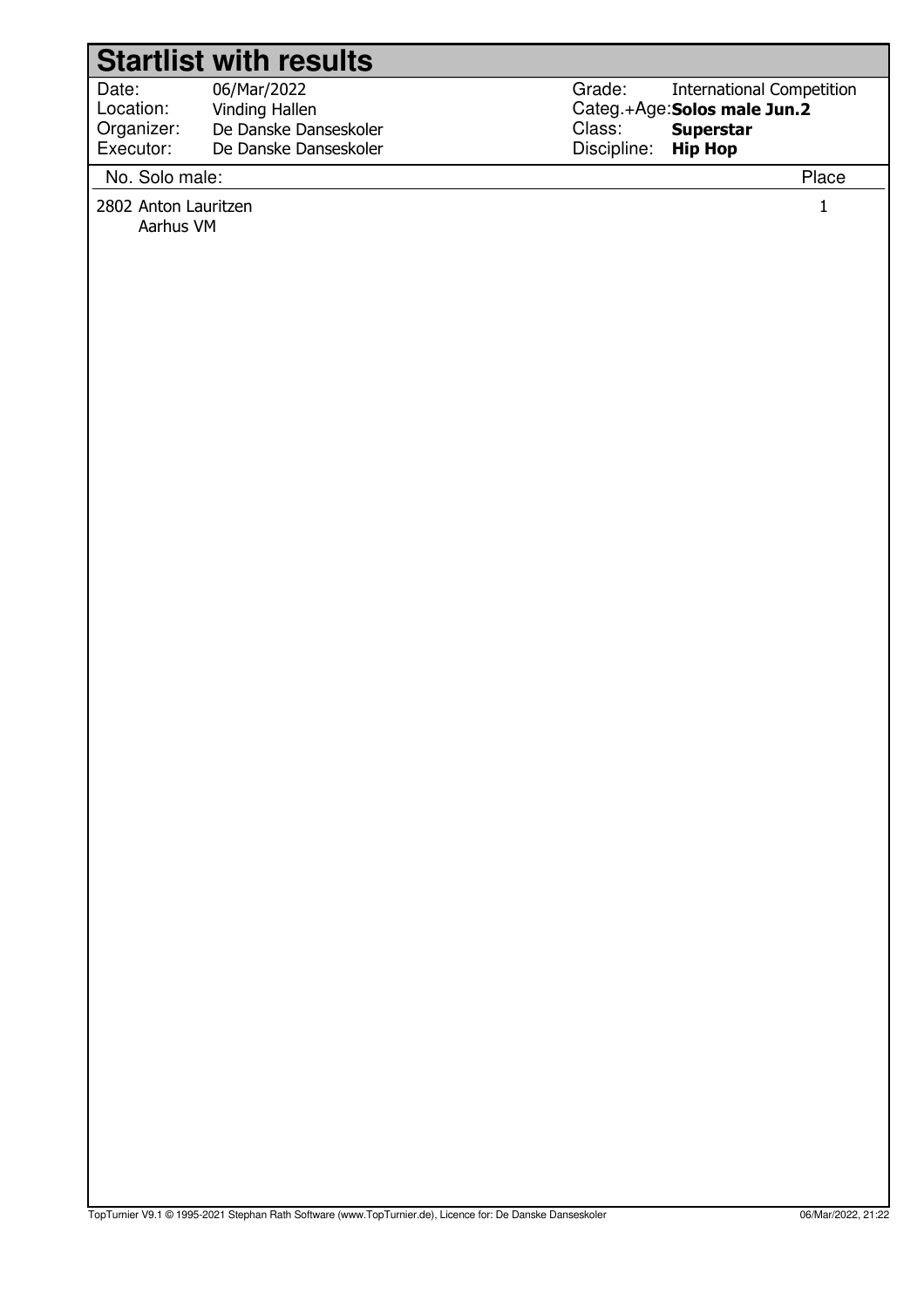|                                               | <b>Startlist with results</b>                                                   |                                                                                                                                            |
|-----------------------------------------------|---------------------------------------------------------------------------------|--------------------------------------------------------------------------------------------------------------------------------------------|
| Date:<br>Location:<br>Organizer:<br>Executor: | 06/Mar/2022<br>Vinding Hallen<br>De Danske Danseskoler<br>De Danske Danseskoler | Grade:<br><b>International Competition</b><br>Categ.+Age: Solos male Adults<br>Class:<br><b>Superstar</b><br>Discipline:<br><b>Hip Hop</b> |
| No. Solo male:                                |                                                                                 | Place                                                                                                                                      |
| 3201 Laurits Juhl-Boisen<br>Aabenraa AB       |                                                                                 | $\mathbf{1}$                                                                                                                               |
| 3202 Emil Bekker<br>Vejle                     |                                                                                 | $\overline{2}$                                                                                                                             |
|                                               |                                                                                 |                                                                                                                                            |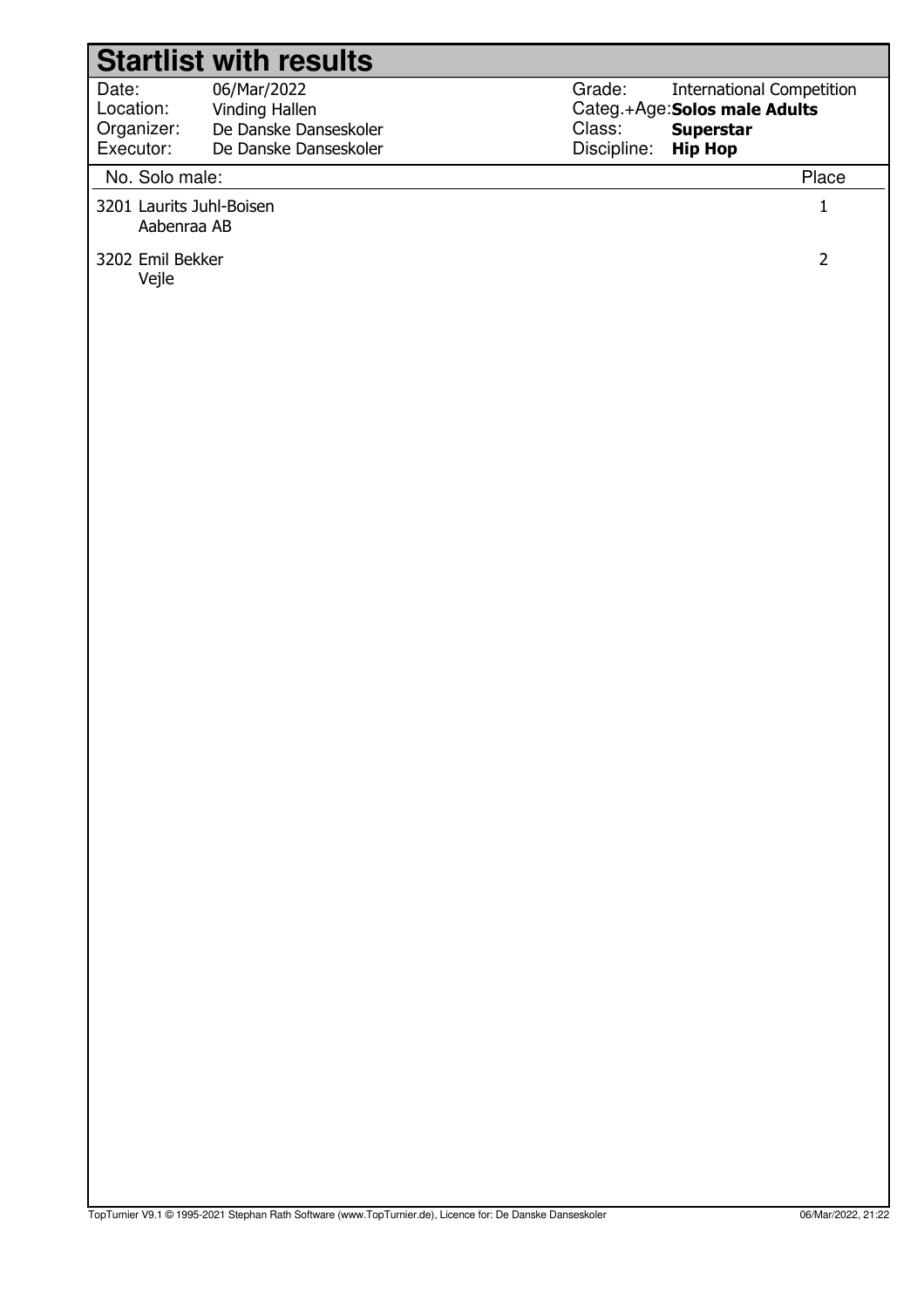|                                | <b>Startlist with results</b> |             |                                                               |                |
|--------------------------------|-------------------------------|-------------|---------------------------------------------------------------|----------------|
| Date:<br>Location:             | 06/Mar/2022<br>Vinding Hallen | Grade:      | <b>International Competition</b><br>Categ.+Age:Groups Juniors |                |
| Organizer:                     | De Danske Danseskoler         | Class:      | <b>Superstar</b>                                              |                |
| Executor:                      | De Danske Danseskoler         | Discipline: | <b>DiscoDance</b>                                             |                |
| No. Group:                     |                               |             |                                                               | Place          |
| 1101 Disco Chicks<br>Aarhus VM |                               |             |                                                               | $\mathbf 1$    |
| 1102 Synergy<br>Horsens        |                               |             |                                                               | $\overline{2}$ |
|                                |                               |             |                                                               |                |
|                                |                               |             |                                                               |                |
|                                |                               |             |                                                               |                |
|                                |                               |             |                                                               |                |
|                                |                               |             |                                                               |                |
|                                |                               |             |                                                               |                |
|                                |                               |             |                                                               |                |
|                                |                               |             |                                                               |                |
|                                |                               |             |                                                               |                |
|                                |                               |             |                                                               |                |
|                                |                               |             |                                                               |                |
|                                |                               |             |                                                               |                |
|                                |                               |             |                                                               |                |
|                                |                               |             |                                                               |                |
|                                |                               |             |                                                               |                |
|                                |                               |             |                                                               |                |
|                                |                               |             |                                                               |                |
|                                |                               |             |                                                               |                |
|                                |                               |             |                                                               |                |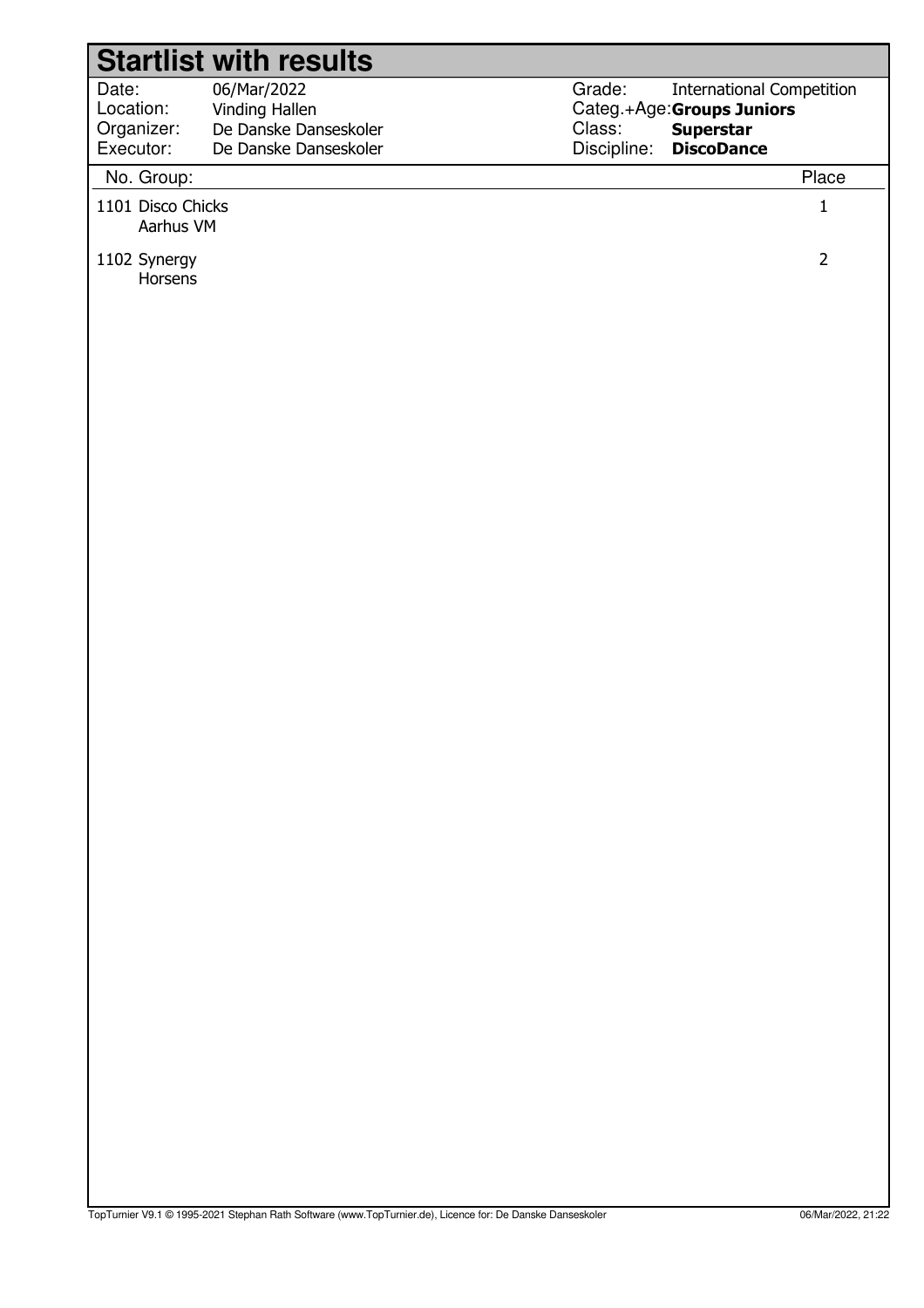Date: Location: 06/Mar/2022 Vinding Hallen Organizer: Executor: De Danske Danseskoler De Danske Danseskoler Grade: Categ.+Age:  **Groups Adults** Class: Discipline: International Competition  **Superstar DiscoDance**

#### No. Group: Place

1201 Shameless 1

Vejle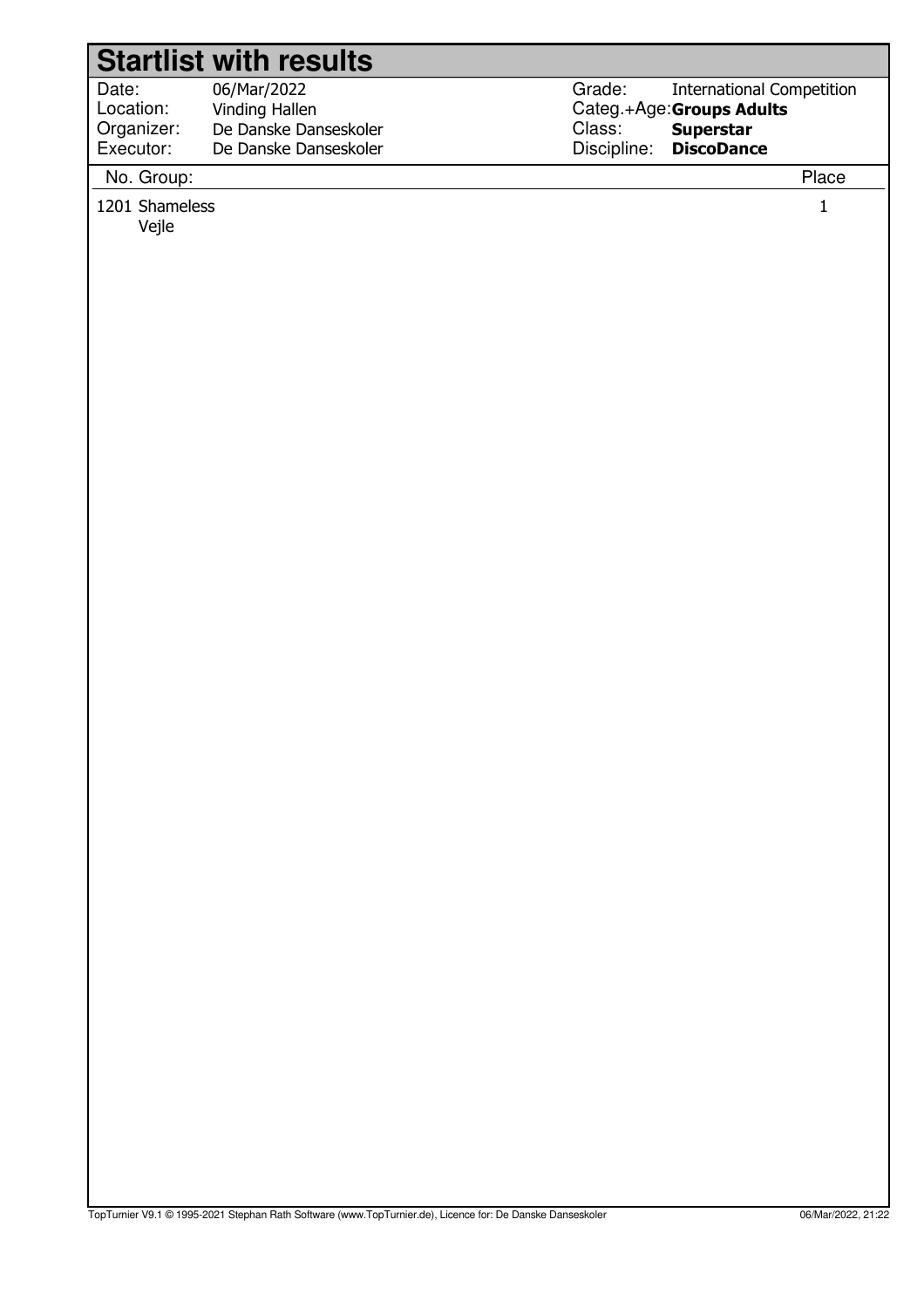|                         | <b>Startlist with results</b>                     |             |                                       |                |
|-------------------------|---------------------------------------------------|-------------|---------------------------------------|----------------|
| Date:                   | 06/Mar/2022                                       | Grade:      | <b>International Competition</b>      |                |
| Location:               | Vinding Hallen                                    | Class:      | Categ.+Age: Duos Jun.1<br><b>Star</b> |                |
| Organizer:<br>Executor: | De Danske Danseskoler<br>De Danske Danseskoler    | Discipline: | <b>DiscoDance</b>                     |                |
| No. Duo:                |                                                   |             |                                       | Place          |
|                         |                                                   |             |                                       |                |
| Aarhus VM               | 201 Caroline Vittrup / Laura Søndergaard Justesen |             |                                       | $\mathbf{1}$   |
| Aarhus VM               | 202 Maja Bang Autzen / Sofia Bang Autzen          |             |                                       | $\overline{2}$ |
|                         |                                                   |             |                                       |                |
|                         |                                                   |             |                                       |                |
|                         |                                                   |             |                                       |                |
|                         |                                                   |             |                                       |                |
|                         |                                                   |             |                                       |                |
|                         |                                                   |             |                                       |                |
|                         |                                                   |             |                                       |                |
|                         |                                                   |             |                                       |                |
|                         |                                                   |             |                                       |                |
|                         |                                                   |             |                                       |                |
|                         |                                                   |             |                                       |                |
|                         |                                                   |             |                                       |                |
|                         |                                                   |             |                                       |                |
|                         |                                                   |             |                                       |                |
|                         |                                                   |             |                                       |                |
|                         |                                                   |             |                                       |                |
|                         |                                                   |             |                                       |                |
|                         |                                                   |             |                                       |                |
|                         |                                                   |             |                                       |                |
|                         |                                                   |             |                                       |                |
|                         |                                                   |             |                                       |                |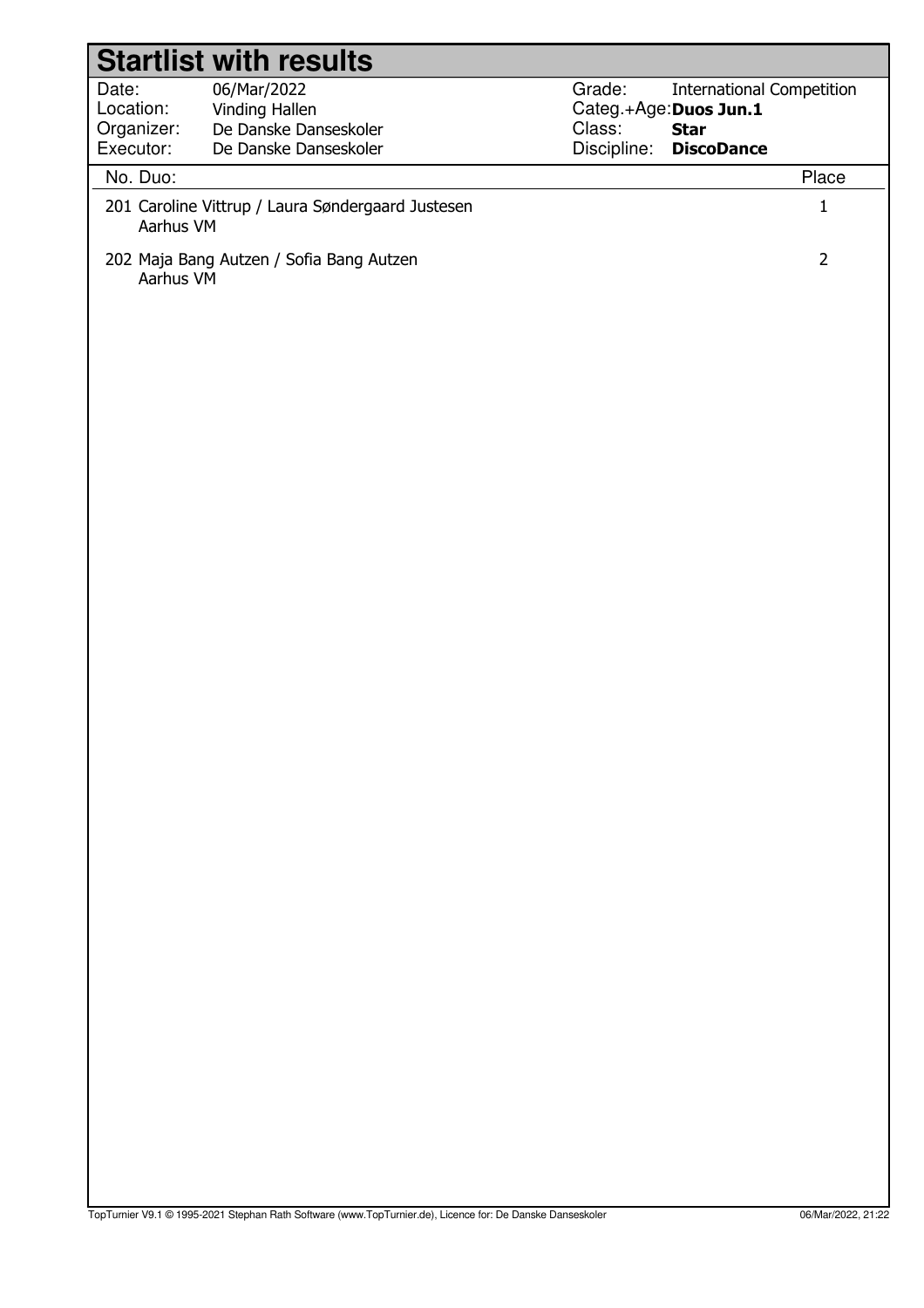|            | <b>Startlist with results</b>                     |             |                                  |                |
|------------|---------------------------------------------------|-------------|----------------------------------|----------------|
| Date:      | 06/Mar/2022                                       | Grade:      | <b>International Competition</b> |                |
| Location:  | Vinding Hallen                                    |             | Categ.+Age: Duos Jun.2           |                |
| Organizer: | De Danske Danseskoler                             | Class:      | <b>Star</b>                      |                |
| Executor:  | De Danske Danseskoler                             | Discipline: | <b>DiscoDance</b>                |                |
| No. Duo:   |                                                   |             |                                  | Place          |
| Aarhus VM  | 402 Kamille Fisker Kæraa / Natalie Hornbæk Brokær |             |                                  | $\mathbf{1}$   |
| Odder      | 401 Josefine Falengreen / Julie Hem Kristensen    |             |                                  | $\overline{2}$ |
|            |                                                   |             |                                  |                |
|            |                                                   |             |                                  |                |
|            |                                                   |             |                                  |                |
|            |                                                   |             |                                  |                |
|            |                                                   |             |                                  |                |
|            |                                                   |             |                                  |                |
|            |                                                   |             |                                  |                |
|            |                                                   |             |                                  |                |
|            |                                                   |             |                                  |                |
|            |                                                   |             |                                  |                |
|            |                                                   |             |                                  |                |
|            |                                                   |             |                                  |                |
|            |                                                   |             |                                  |                |
|            |                                                   |             |                                  |                |
|            |                                                   |             |                                  |                |
|            |                                                   |             |                                  |                |
|            |                                                   |             |                                  |                |
|            |                                                   |             |                                  |                |
|            |                                                   |             |                                  |                |
|            |                                                   |             |                                  |                |
|            |                                                   |             |                                  |                |
|            |                                                   |             |                                  |                |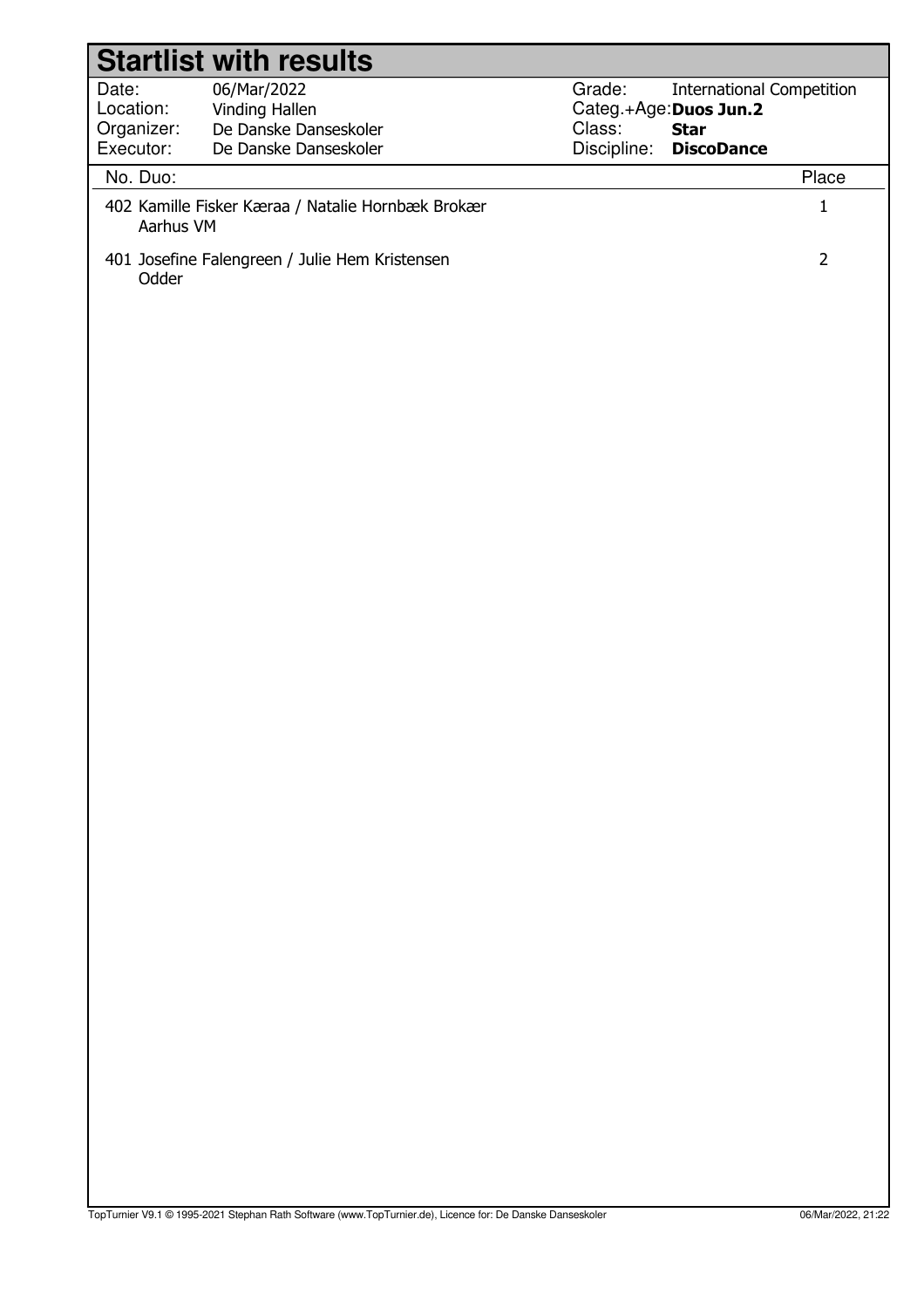|                                               | <b>Startlist with results</b>                                                   |                                 |                                                                                                 |
|-----------------------------------------------|---------------------------------------------------------------------------------|---------------------------------|-------------------------------------------------------------------------------------------------|
| Date:<br>Location:<br>Organizer:<br>Executor: | 06/Mar/2022<br>Vinding Hallen<br>De Danske Danseskoler<br>De Danske Danseskoler | Grade:<br>Class:<br>Discipline: | <b>International Competition</b><br>Categ.+Age: Duos Adults<br><b>Star</b><br><b>DiscoDance</b> |
| No. Duo:                                      |                                                                                 |                                 | Place                                                                                           |
| Vejle                                         | 602 Mathilde Rose-Nielsen / Signe Frederiksen                                   |                                 |                                                                                                 |
| Aarhus VM                                     | 603 Freya Solvang / Olivia Fisker Kæraa                                         |                                 | 2                                                                                               |
| Vejle                                         | 601 Josephine Huettel / Nicoline Enok Poulsen                                   |                                 | 3                                                                                               |
| Vejle                                         | 604 Emilie Ratza / Emma Sophie D.S. Jørgensen                                   |                                 | 4                                                                                               |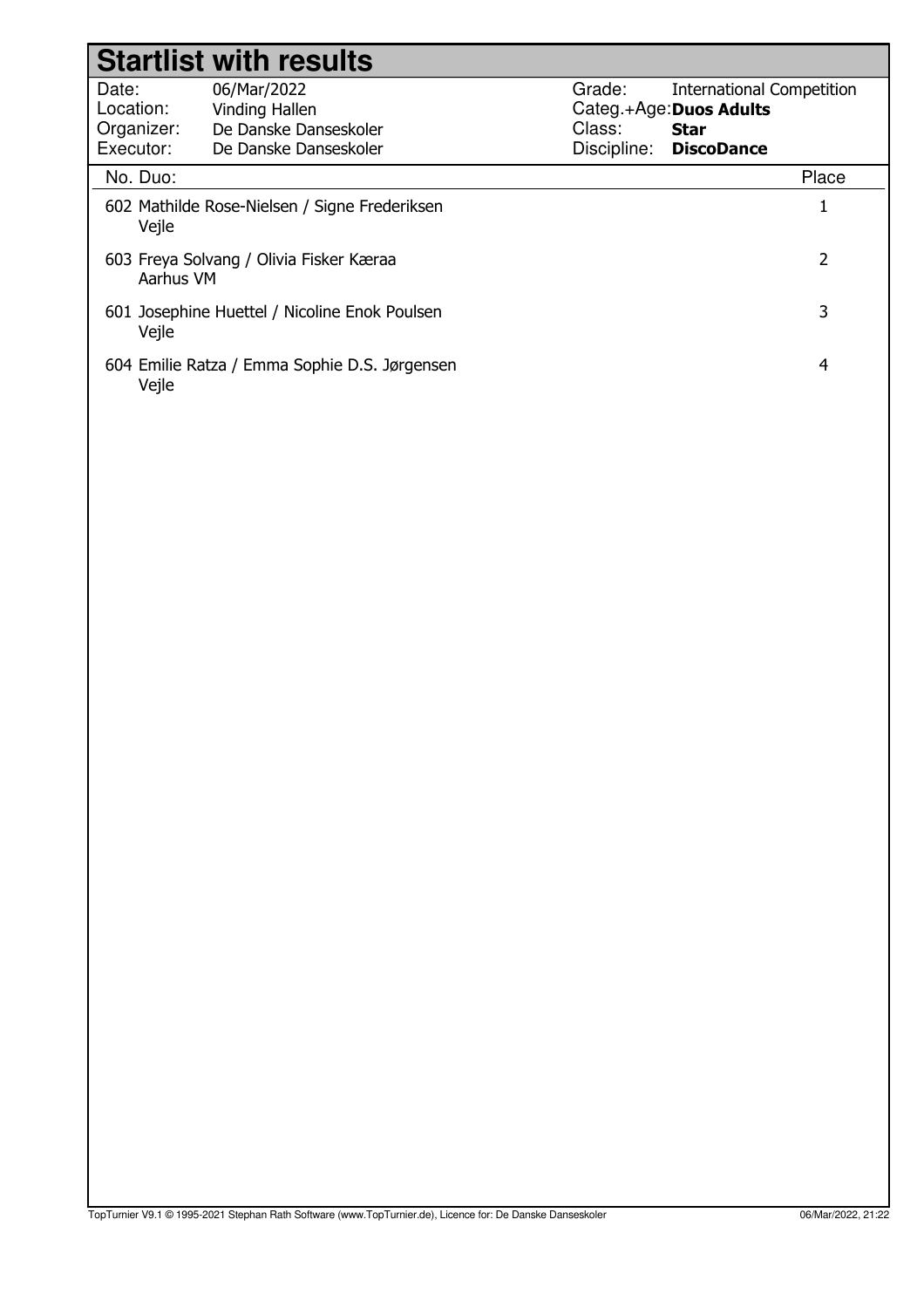|             | <b>Startlist with results</b>                  |             |                                  |                |
|-------------|------------------------------------------------|-------------|----------------------------------|----------------|
| Date:       | 06/Mar/2022                                    | Grade:      | <b>International Competition</b> |                |
| Location:   | Vinding Hallen                                 |             | Categ.+Age: Duos Jun.1           |                |
| Organizer:  | De Danske Danseskoler                          | Class:      | <b>Superstar</b>                 |                |
| Executor:   | De Danske Danseskoler                          | Discipline: | <b>DiscoDance</b>                |                |
| No. Duo:    |                                                |             |                                  | Place          |
| Horsens CPH | 802 Caroline Handberg / Sofia Storgaard Møller |             |                                  | $\mathbf{1}$   |
| Horsens     | 801 Amalie Bugge / Sofie Fasdal                |             |                                  | $\overline{2}$ |
|             |                                                |             |                                  |                |
|             |                                                |             |                                  |                |
|             |                                                |             |                                  |                |
|             |                                                |             |                                  |                |
|             |                                                |             |                                  |                |
|             |                                                |             |                                  |                |
|             |                                                |             |                                  |                |
|             |                                                |             |                                  |                |
|             |                                                |             |                                  |                |
|             |                                                |             |                                  |                |
|             |                                                |             |                                  |                |
|             |                                                |             |                                  |                |
|             |                                                |             |                                  |                |
|             |                                                |             |                                  |                |
|             |                                                |             |                                  |                |
|             |                                                |             |                                  |                |
|             |                                                |             |                                  |                |
|             |                                                |             |                                  |                |
|             |                                                |             |                                  |                |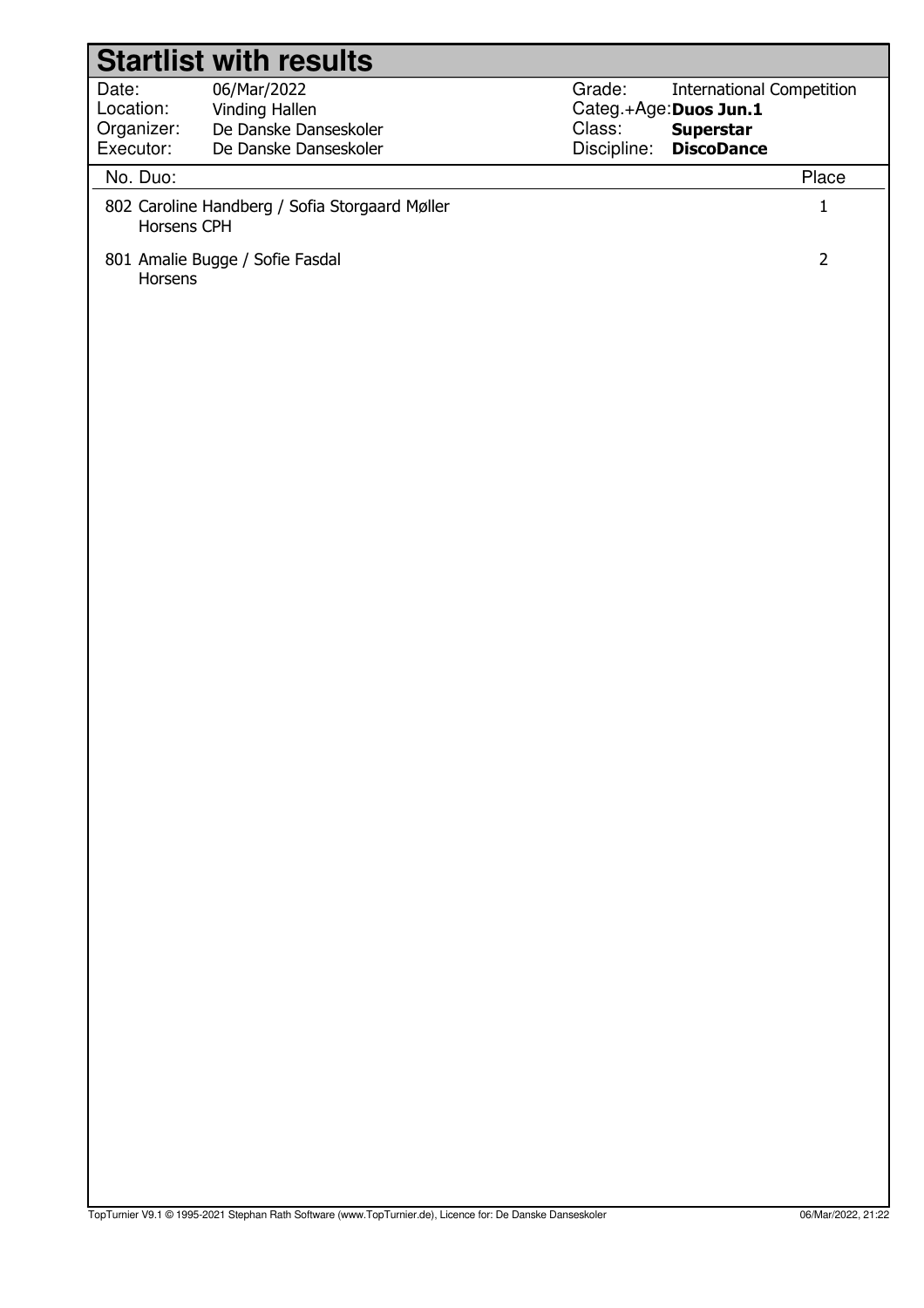|            | <b>Startlist with results</b>                       |             |                                  |
|------------|-----------------------------------------------------|-------------|----------------------------------|
| Date:      | 06/Mar/2022                                         | Grade:      | <b>International Competition</b> |
| Location:  | Vinding Hallen                                      |             | Categ.+Age: Duos Jun.2           |
| Organizer: | De Danske Danseskoler                               | Class:      | <b>Superstar</b>                 |
| Executor:  | De Danske Danseskoler                               | Discipline: | <b>DiscoDance</b>                |
| No. Duo:   |                                                     |             | Place                            |
| Viborg     | 902 Olivia Adaobi Staun Obiefule / Rose Lillethorup |             | $\mathbf{1}$                     |
| Horsens    | 901 Lea Emilie Bock / Megan Nygaard                 |             | $\overline{2}$                   |
|            |                                                     |             |                                  |
|            |                                                     |             |                                  |
|            |                                                     |             |                                  |
|            |                                                     |             |                                  |
|            |                                                     |             |                                  |
|            |                                                     |             |                                  |
|            |                                                     |             |                                  |
|            |                                                     |             |                                  |
|            |                                                     |             |                                  |
|            |                                                     |             |                                  |
|            |                                                     |             |                                  |
|            |                                                     |             |                                  |
|            |                                                     |             |                                  |
|            |                                                     |             |                                  |
|            |                                                     |             |                                  |
|            |                                                     |             |                                  |
|            |                                                     |             |                                  |
|            |                                                     |             |                                  |
|            |                                                     |             |                                  |
|            |                                                     |             |                                  |
|            |                                                     |             |                                  |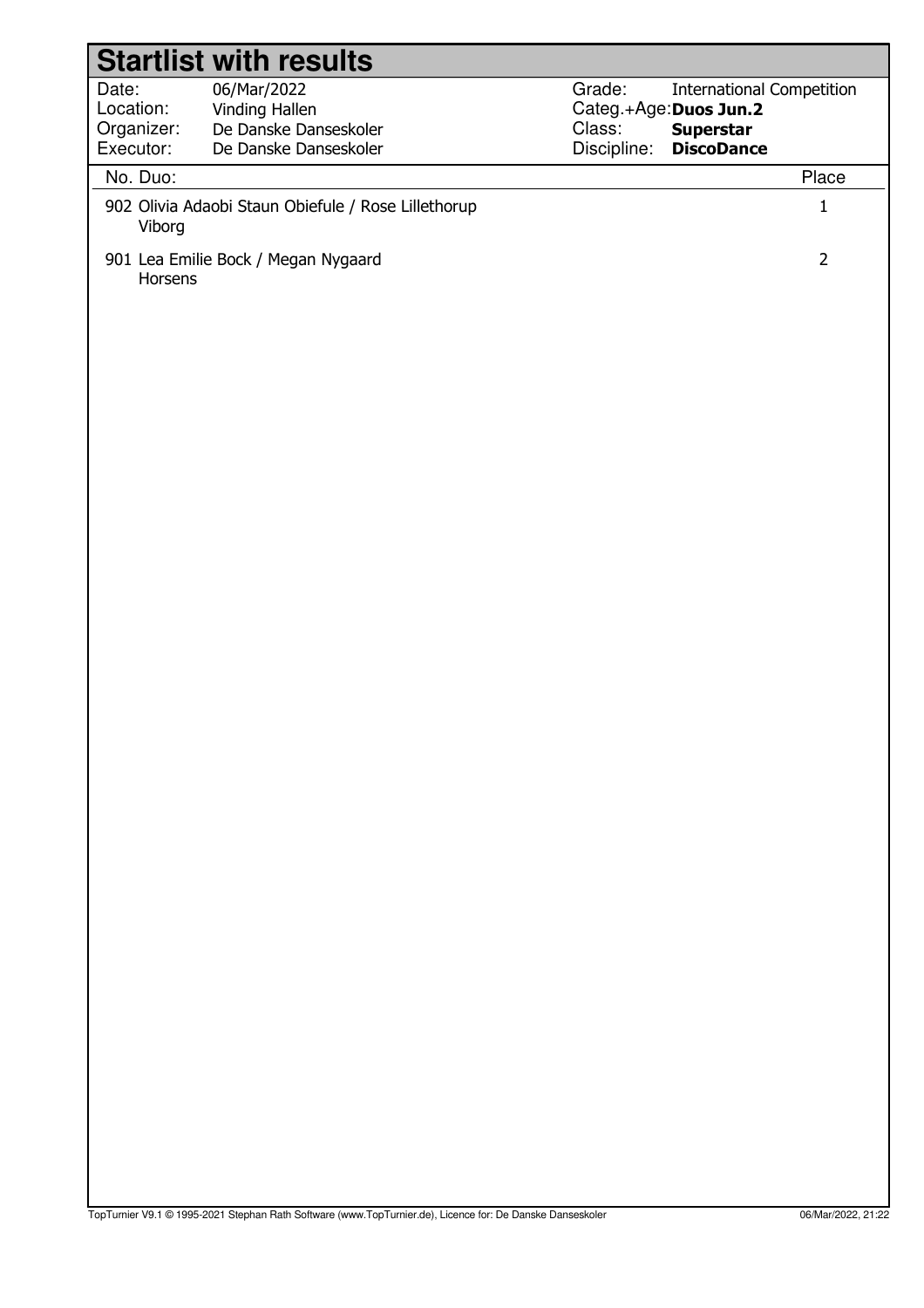|                                               | <b>Startlist with results</b>                                                   |                                 |                                                                                                             |       |
|-----------------------------------------------|---------------------------------------------------------------------------------|---------------------------------|-------------------------------------------------------------------------------------------------------------|-------|
| Date:<br>Location:<br>Organizer:<br>Executor: | 06/Mar/2022<br>Vinding Hallen<br>De Danske Danseskoler<br>De Danske Danseskoler | Grade:<br>Class:<br>Discipline: | <b>International Competition</b><br>Categ.+Age: Duos female Adults<br><b>Superstar</b><br><b>DiscoDance</b> |       |
| No. Duo female:                               |                                                                                 |                                 |                                                                                                             | Place |
| Vejle                                         | 1406 Camilla Larsen / Sine Isaksen                                              |                                 |                                                                                                             |       |
| Viborg                                        | 1401 Klara Siv Doktor / Sofie John                                              |                                 |                                                                                                             | 2     |
| Aarhus VM                                     | 1405 Kate Godtliebsen / Katrine Veirup                                          |                                 |                                                                                                             | 3     |
| Viborg                                        | 1404 Freja Kløjgård Lausen / Lea Müller Jeppesen                                |                                 |                                                                                                             | 4     |
| Vejle                                         | 1403 Clara Lunddahl / Freja Beck-Andersen                                       |                                 |                                                                                                             | 5     |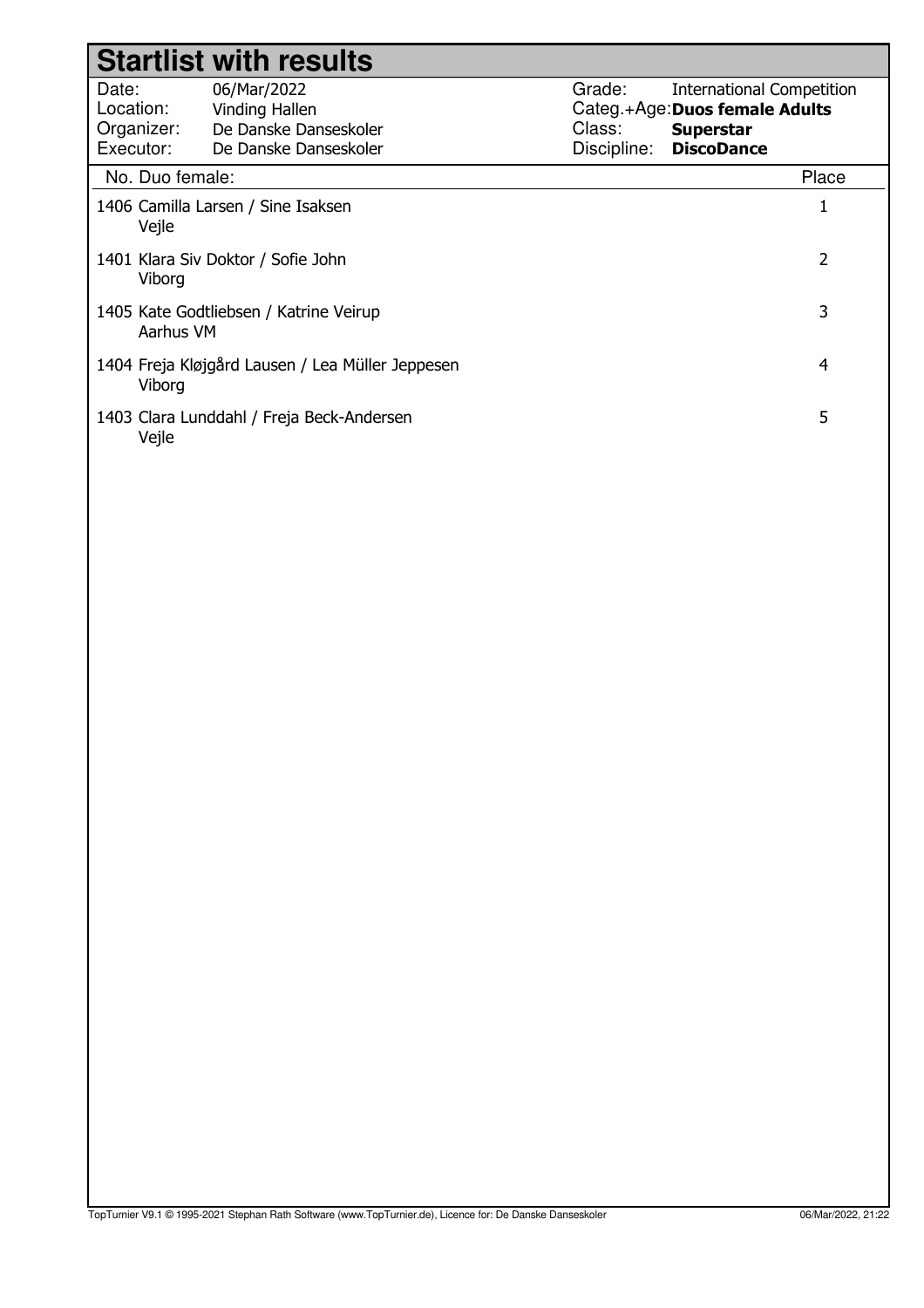|                                      | <b>Startlist with results</b>                                            |             |                                  |                       |
|--------------------------------------|--------------------------------------------------------------------------|-------------|----------------------------------|-----------------------|
| Date:                                | 06/Mar/2022                                                              | Grade:      | <b>International Competition</b> |                       |
| Location:<br>Organizer:              | Vinding Hallen<br>De Danske Danseskoler                                  | Class:      | Categ.+Age: Duos mixed Adults    |                       |
|                                      |                                                                          |             | <b>Superstar</b>                 |                       |
|                                      |                                                                          |             |                                  |                       |
| Executor:<br>No. Duo mixed:<br>Vejle | De Danske Danseskoler<br>1451 Joachim Green / Michelle Patricia Pedersen | Discipline: | <b>DiscoDance</b>                | Place<br>$\mathbf{1}$ |
|                                      |                                                                          |             |                                  |                       |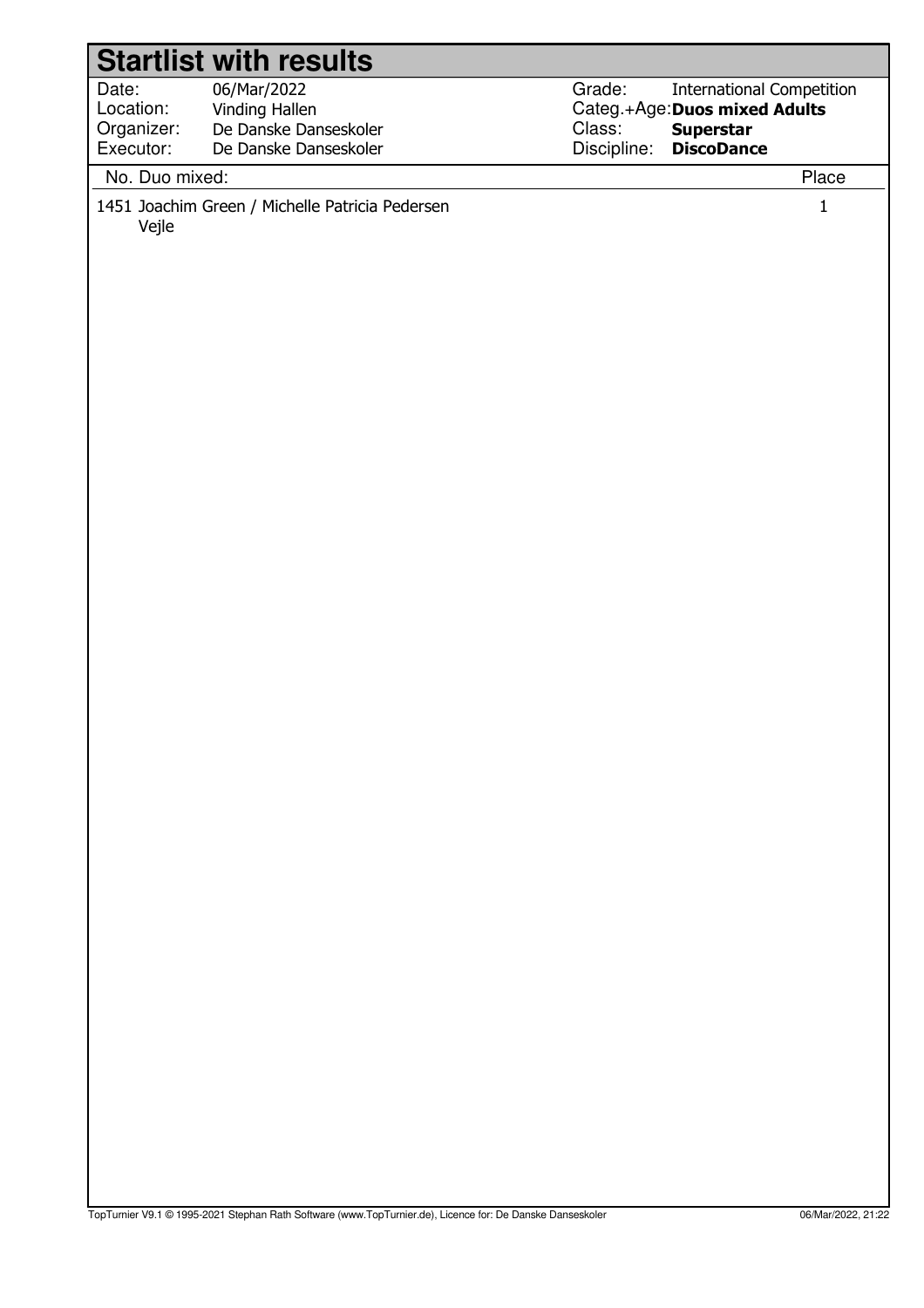|                    | <b>Startlist with results</b>           |             |                                           |
|--------------------|-----------------------------------------|-------------|-------------------------------------------|
| Date:<br>Location: | 06/Mar/2022                             | Grade:      | <b>International Competition</b>          |
| Organizer:         | Vinding Hallen<br>De Danske Danseskoler | Class:      | Categ.+Age: Solos Children<br><b>Star</b> |
| Executor:          | De Danske Danseskoler                   | Discipline: | <b>DiscoDance</b>                         |
| No. Solo:          |                                         |             | Place                                     |
| Vejle              | 1 Victoria Mynthe Kirkegaard            |             | $\mathbf{1}$                              |
|                    |                                         |             |                                           |
|                    |                                         |             |                                           |
|                    |                                         |             |                                           |
|                    |                                         |             |                                           |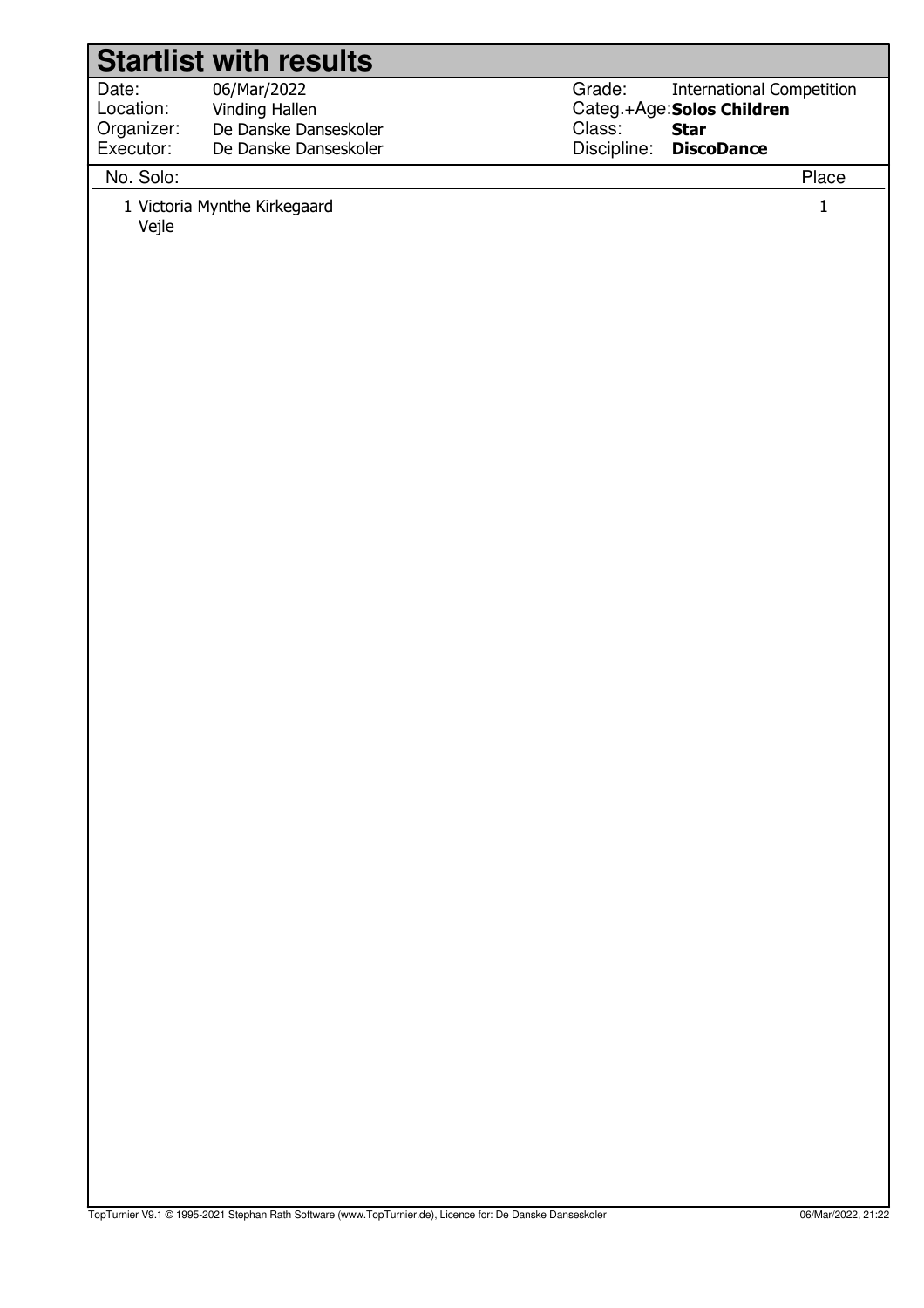|                                               | <b>Startlist with results</b>                                                   |                                 |                                                                                                |       |
|-----------------------------------------------|---------------------------------------------------------------------------------|---------------------------------|------------------------------------------------------------------------------------------------|-------|
| Date:<br>Location:<br>Organizer:<br>Executor: | 06/Mar/2022<br>Vinding Hallen<br>De Danske Danseskoler<br>De Danske Danseskoler | Grade:<br>Class:<br>Discipline: | <b>International Competition</b><br>Categ.+Age:Solos Jun.1<br><b>Star</b><br><b>DiscoDance</b> |       |
| No. Solo:                                     |                                                                                 |                                 |                                                                                                | Place |
| 105 Sofia Storgaard Møller<br>Horsens CPH     |                                                                                 |                                 |                                                                                                | 1     |
| Aarhus VM                                     | 103 Laura Søndergaard Justesen                                                  |                                 |                                                                                                | 2     |
| 104 Emma Falstrup<br><b>Horsens</b>           |                                                                                 |                                 |                                                                                                | 3     |
| Aarhus VM                                     | 106 Karoline Mathilde Zappe                                                     |                                 |                                                                                                | 4     |
| 102 Sofie Fasdal<br><b>Horsens</b>            |                                                                                 |                                 |                                                                                                | 5     |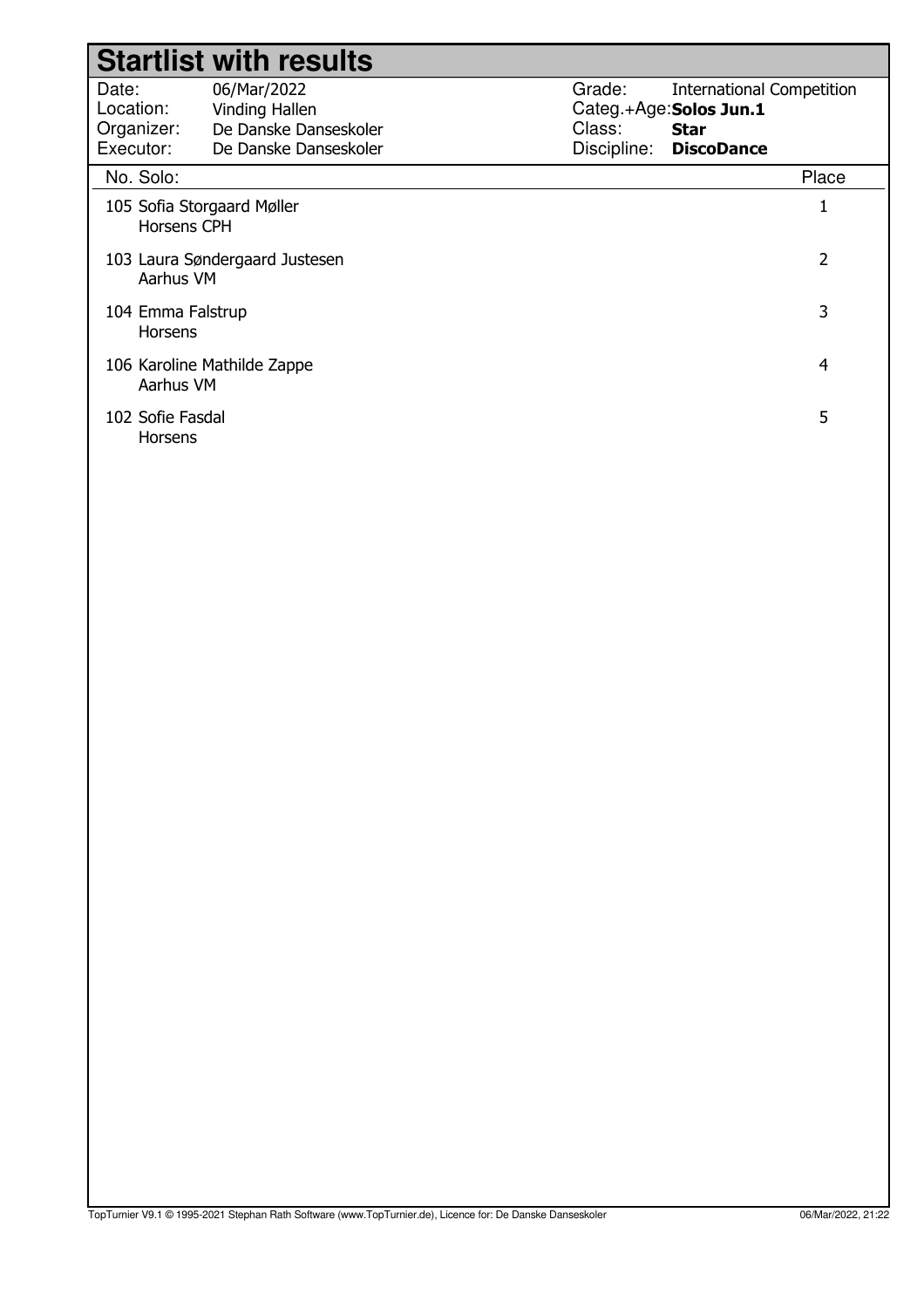| <b>Startlist with results</b>                                                                                                    |                                                                                                                                   |
|----------------------------------------------------------------------------------------------------------------------------------|-----------------------------------------------------------------------------------------------------------------------------------|
| Date:<br>06/Mar/2022<br>Location:<br>Vinding Hallen<br>De Danske Danseskoler<br>Organizer:<br>Executor:<br>De Danske Danseskoler | Grade:<br><b>International Competition</b><br>Categ.+Age:Solos Jun.2<br>Class:<br><b>Star</b><br>Discipline:<br><b>DiscoDance</b> |
| No. Solo:                                                                                                                        | Place                                                                                                                             |
| 306 Mille Bro Hansen<br>Aarhus VM                                                                                                | 1                                                                                                                                 |
| 309 Maja Worm<br>Horsens                                                                                                         | $\overline{2}$                                                                                                                    |
| 307 Mathilde Rose-Nielsen<br>Vejle                                                                                               | 3                                                                                                                                 |
| 304 Sofia Lyskjær Østergaard<br><b>Horsens</b>                                                                                   | $\overline{4}$                                                                                                                    |
| 311 Megan Nygaard<br>Horsens                                                                                                     | 5                                                                                                                                 |
| 314 Julie Sjørslev<br>Horsens                                                                                                    | 6                                                                                                                                 |
| 301 Natalie Hornbæk Brokær<br>Aarhus VM                                                                                          | $\overline{7}$                                                                                                                    |
| 302 Kamille Fisker Kæraa<br>Aarhus VM                                                                                            | 8                                                                                                                                 |
| 303 Amanda Degn<br>Horsens CPH                                                                                                   | $9 - 12$                                                                                                                          |
| 310 Soffie Aabo Bech<br>Horsens                                                                                                  | $9 - 12$                                                                                                                          |
| 312 Malou Danielsen<br>Aarhus VM                                                                                                 | $9 - 12$                                                                                                                          |
| 313 Stephanie Lundvig<br>Horsens CPH                                                                                             | $9 - 12$                                                                                                                          |
|                                                                                                                                  |                                                                                                                                   |
|                                                                                                                                  |                                                                                                                                   |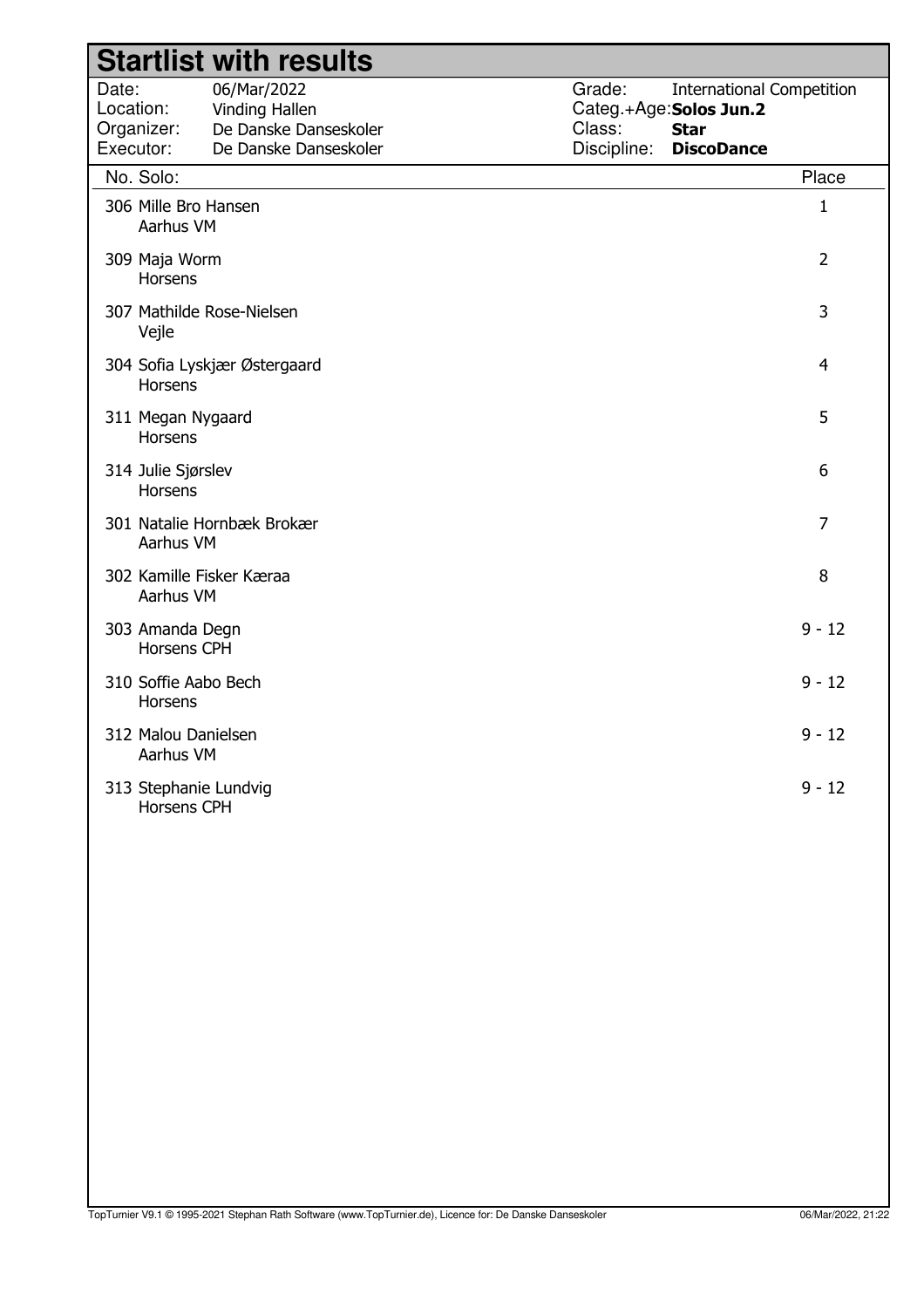|                                               |                               | <b>Startlist with results</b>                                                   |                  |                                                                                                       |
|-----------------------------------------------|-------------------------------|---------------------------------------------------------------------------------|------------------|-------------------------------------------------------------------------------------------------------|
| Date:<br>Location:<br>Organizer:<br>Executor: |                               | 06/Mar/2022<br>Vinding Hallen<br>De Danske Danseskoler<br>De Danske Danseskoler | Grade:<br>Class: | <b>International Competition</b><br>Categ.+Age: Solos Adults<br><b>Star</b><br>Discipline: DiscoDance |
| No. Solo:                                     |                               |                                                                                 |                  | Place                                                                                                 |
|                                               | Vejle                         | 501 Marie Schultz Pharao                                                        |                  | $\mathbf 1$                                                                                           |
|                                               | 502 Grete Mürk<br>Aarhus VM   |                                                                                 |                  | $\overline{2}$                                                                                        |
|                                               | Vejle                         | 507 Cecilie Stærmose Christensen                                                |                  | 3                                                                                                     |
|                                               | <b>Horsens CPH</b>            | 508 Alberte Mathilde Beurze                                                     |                  | 4                                                                                                     |
|                                               | 511 Josephine Hyttel<br>Vejle |                                                                                 |                  | 5                                                                                                     |
|                                               | Vejle                         | 503 Nicoline Enok Poulsen                                                       |                  | $6 - 10$                                                                                              |
|                                               | Aarhus VM                     | 505 Olivia Fisker Kæraa                                                         |                  | $6 - 10$                                                                                              |
|                                               | Vejle                         | 506 Katrine Thøgersen                                                           |                  | $6 - 10$                                                                                              |
|                                               | 509 Emilie Ratza<br>Vejle     |                                                                                 |                  | $6 - 10$                                                                                              |
|                                               | <b>Horsens CPH</b>            | 510 Marie Fejerskov Aakjær                                                      |                  | $6 - 10$                                                                                              |
|                                               | Vejle                         | 504 Emma Sophie D.S. Jørgensen                                                  |                  | 11                                                                                                    |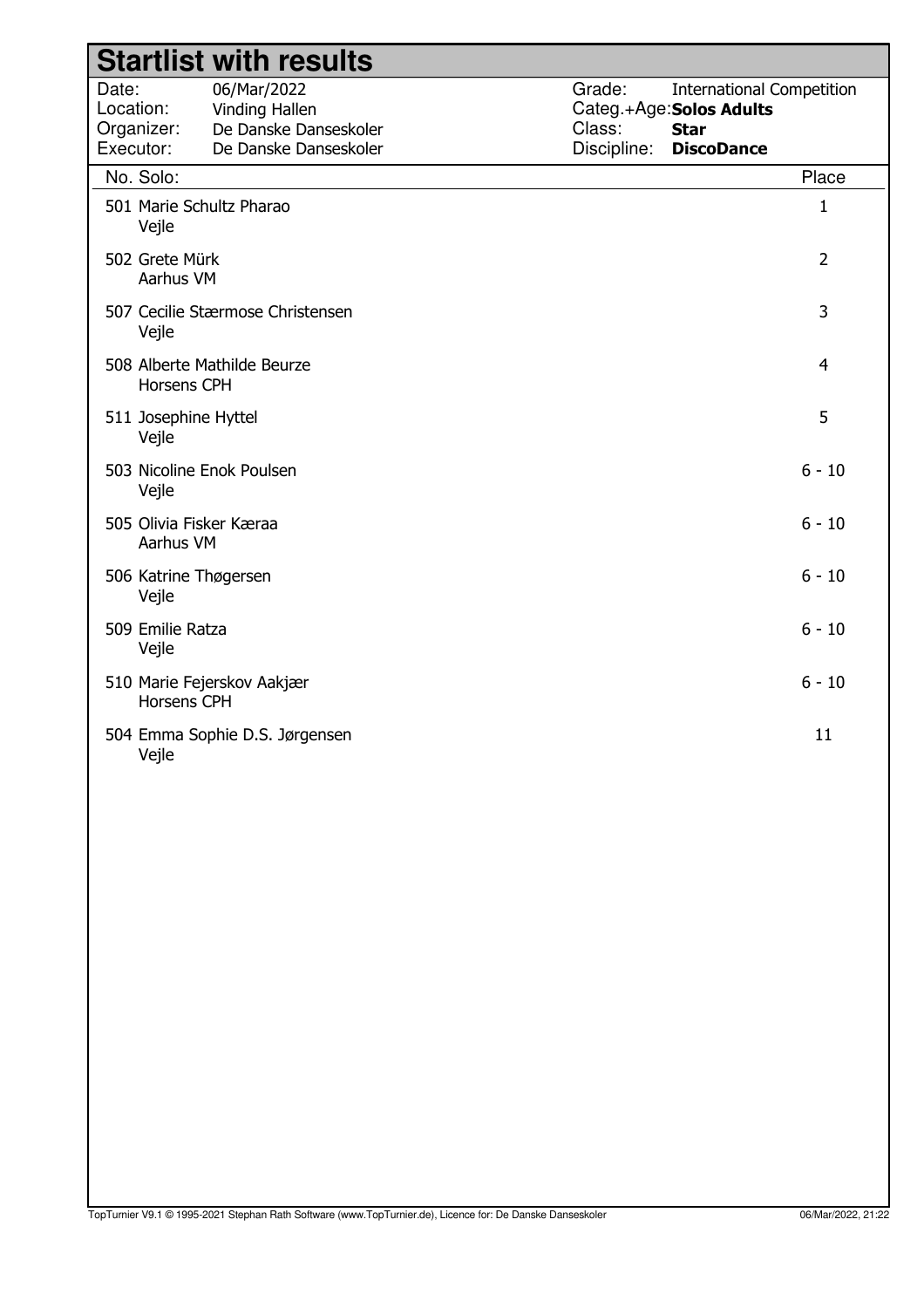|                                               | <b>Startlist with results</b>                                                   |                                 |                                                                                                            |
|-----------------------------------------------|---------------------------------------------------------------------------------|---------------------------------|------------------------------------------------------------------------------------------------------------|
| Date:<br>Location:<br>Organizer:<br>Executor: | 06/Mar/2022<br>Vinding Hallen<br>De Danske Danseskoler<br>De Danske Danseskoler | Grade:<br>Class:<br>Discipline: | <b>International Competition</b><br>Categ.+Age:Solos female Jun.1<br><b>Superstar</b><br><b>DiscoDance</b> |
| No. Solo female:                              |                                                                                 |                                 | Place                                                                                                      |
| Viborg                                        | 701 Olivia Adaobi Staun Obiefule                                                |                                 |                                                                                                            |
| 704 Christiane Porup Just<br>Horsens          |                                                                                 |                                 | 2                                                                                                          |
| 702 Amalie Bugge<br><b>Horsens</b>            |                                                                                 |                                 | 3                                                                                                          |
| 705 Freja Givskov Ambrus<br><b>Horsens</b>    |                                                                                 |                                 | 4                                                                                                          |
| 703 Caroline Handberg<br>Horsens CPH          |                                                                                 |                                 | 5                                                                                                          |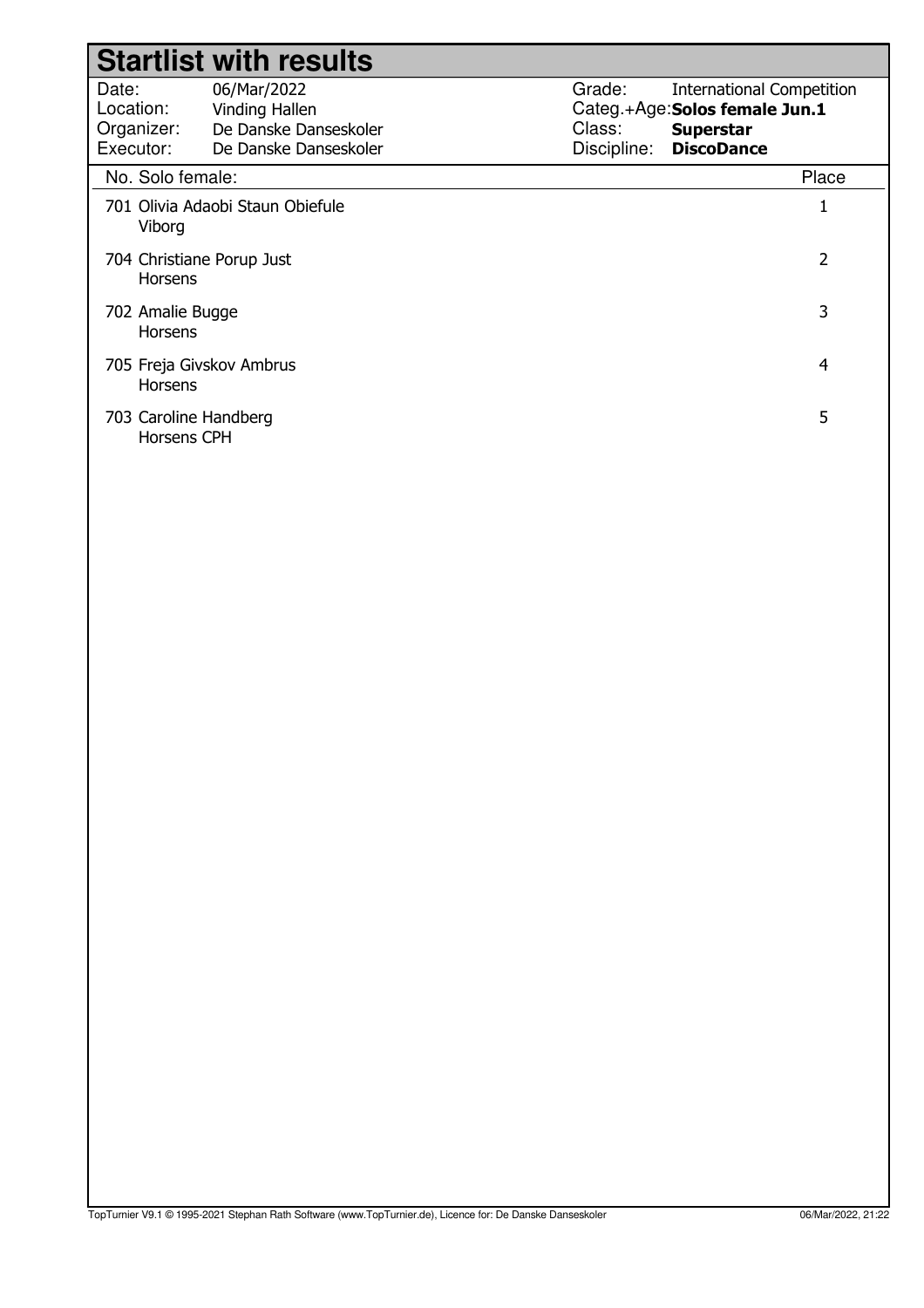|                                               | <b>Startlist with results</b>                                                   |                                 |                                                                                                            |
|-----------------------------------------------|---------------------------------------------------------------------------------|---------------------------------|------------------------------------------------------------------------------------------------------------|
| Date:<br>Location:<br>Organizer:<br>Executor: | 06/Mar/2022<br>Vinding Hallen<br>De Danske Danseskoler<br>De Danske Danseskoler | Grade:<br>Class:<br>Discipline: | <b>International Competition</b><br>Categ.+Age:Solos female Jun.2<br><b>Superstar</b><br><b>DiscoDance</b> |
| No. Solo female:                              |                                                                                 |                                 | Place                                                                                                      |
| 1001 Lea Emilie Bock<br><b>Horsens</b>        |                                                                                 |                                 |                                                                                                            |
| 1005 Freja Beck-Andersen<br>Vejle             |                                                                                 |                                 | 2                                                                                                          |
| 1003 Rose Lillethorup<br>Viborg               |                                                                                 |                                 | 3                                                                                                          |
| 1004 Karoline Bugge<br><b>Horsens</b>         |                                                                                 |                                 | 4                                                                                                          |
|                                               |                                                                                 |                                 |                                                                                                            |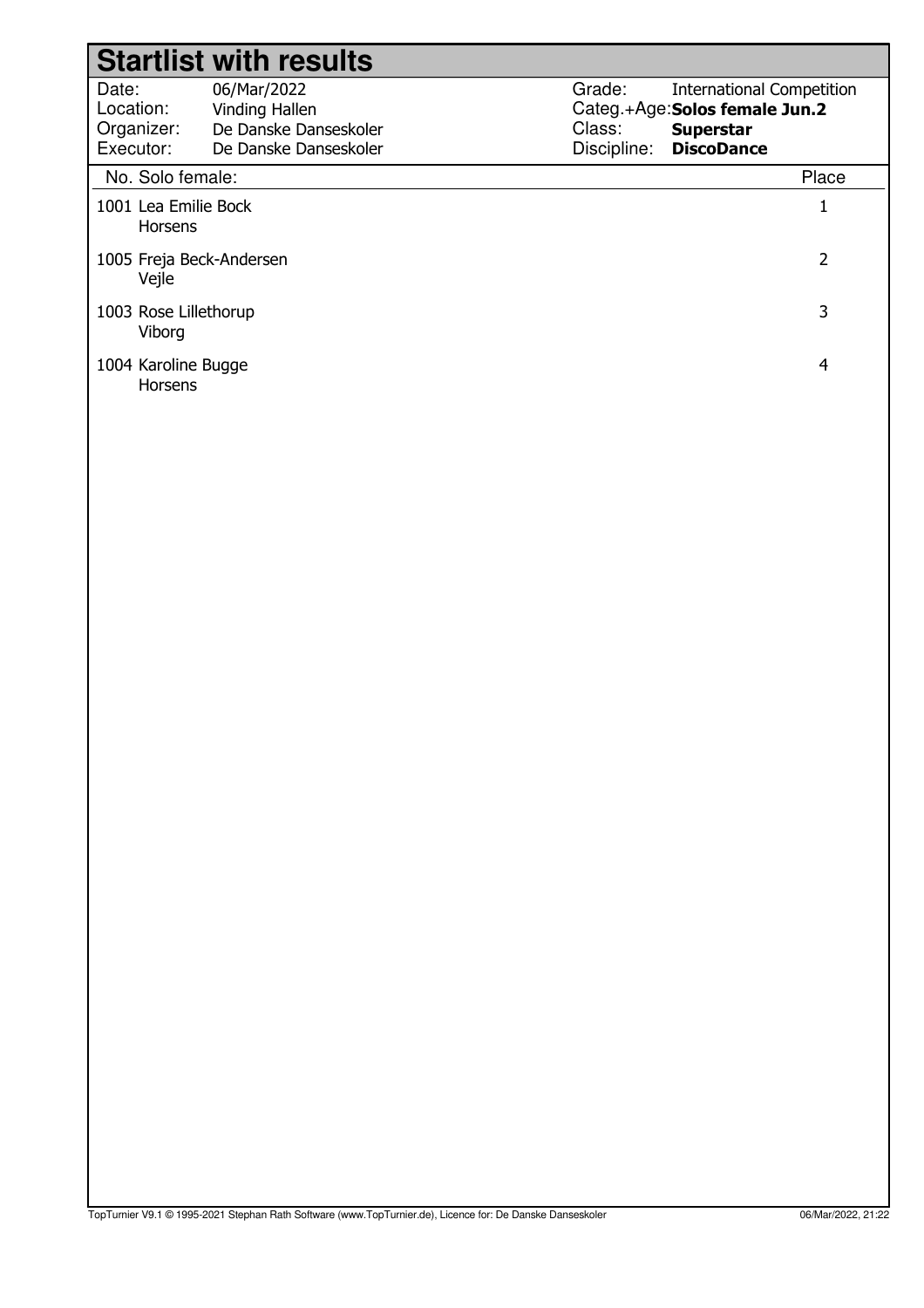| <b>Startlist with results</b>                 |                                                                                 |                                                                                                                                                 |  |
|-----------------------------------------------|---------------------------------------------------------------------------------|-------------------------------------------------------------------------------------------------------------------------------------------------|--|
| Date:<br>Location:<br>Organizer:<br>Executor: | 06/Mar/2022<br>Vinding Hallen<br>De Danske Danseskoler<br>De Danske Danseskoler | Grade:<br><b>International Competition</b><br>Categ.+Age: Solos female Adults<br>Class:<br><b>Superstar</b><br>Discipline:<br><b>DiscoDance</b> |  |
| No. Solo female:<br>Place                     |                                                                                 |                                                                                                                                                 |  |
| 1309 Camilla Larsen<br>Vejle                  |                                                                                 | 1                                                                                                                                               |  |
| 1314 Sine Isaksen<br>Vejle                    |                                                                                 | $\overline{2}$                                                                                                                                  |  |
| Vejle                                         | 1316 Mille Lykke Nordenbæk                                                      | 3                                                                                                                                               |  |
| Vejle                                         | 1302 Michelle Patricia Pedersen                                                 | 4                                                                                                                                               |  |
|                                               | 1307 Anne-Sofie Vandsted Sloth<br>Aarhus VM                                     | 5                                                                                                                                               |  |
| Vejle                                         | 1305 Karoline Lybecker                                                          | 6                                                                                                                                               |  |
| 1311 Clara Lunddahl<br>Vejle                  |                                                                                 | $7 - 9$                                                                                                                                         |  |
|                                               | 1312 Kate Godtliebsen<br>Aarhus VM                                              | $7 - 9$                                                                                                                                         |  |
|                                               | 1313 Liv Holm Thomassen<br>Horsens CPH                                          | $7 - 9$                                                                                                                                         |  |
|                                               | 1301 Celine Granzow Raabyemagle<br>Aarhus VM                                    | $10 - 13$                                                                                                                                       |  |
| Vejle                                         | 1303 Line Lund Olesen                                                           | $10 - 13$                                                                                                                                       |  |
| Vejle                                         | 1304 Cecilie Chili Lund Egeberg                                                 | $10 - 13$                                                                                                                                       |  |
| 1317 Cecilie Ravn<br>Vejle                    |                                                                                 | $10 - 13$                                                                                                                                       |  |
|                                               |                                                                                 |                                                                                                                                                 |  |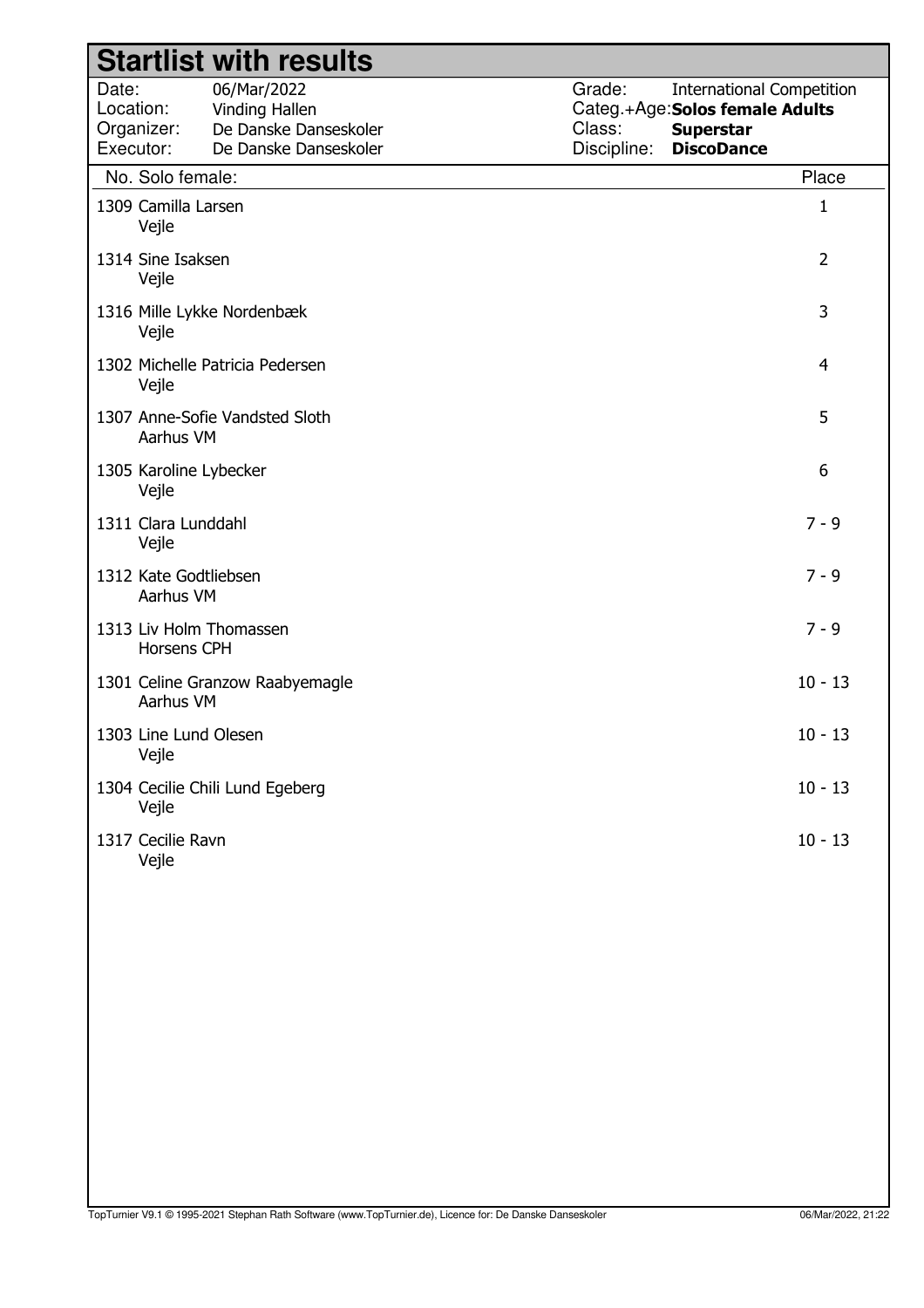| Date:      | 06/Mar/2022           |
|------------|-----------------------|
| Location:  | Vinding Hallen        |
| Organizer: | De Danske Danseskoler |
| Executor:  | De Danske Danseskoler |

Grade: Categ.+Age:**Solos male Jun.2** Class: Discipline: International Competition  **Superstar DiscoDance**

#### No. Solo male: Place

1051 Mikkel Christensen 1

Aarhus VM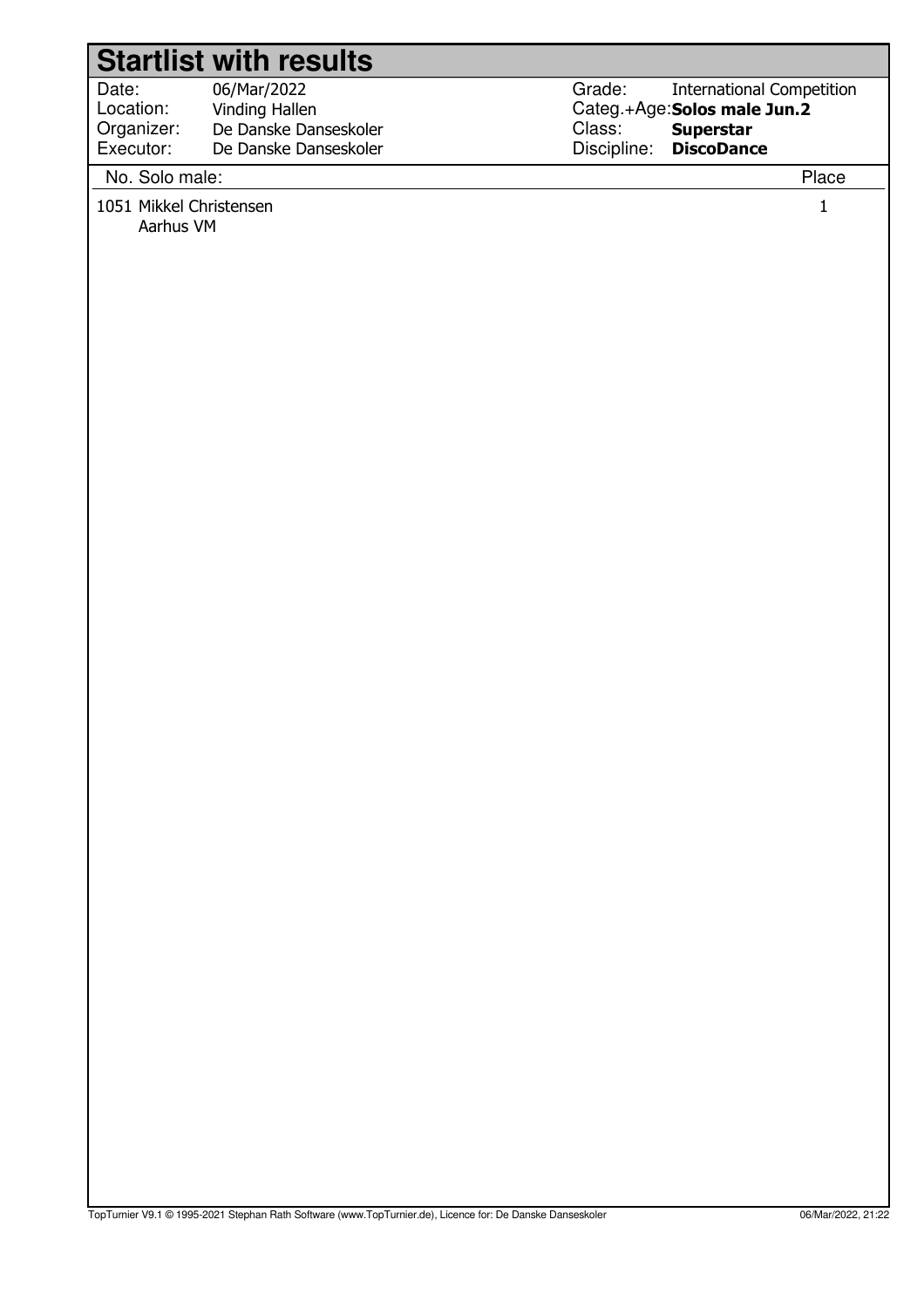Date: Location: 06/Mar/2022 Vinding Hallen Organizer: Executor: De Danske Danseskoler De Danske Danseskoler

Grade: Categ.+Age: Solos male Adults Class: Discipline: International Competition  **Superstar DiscoDance**

No. Solo male: Place

1351 Joachim Green 1351 Joachim Green 1351 Joachim Green 1351 Joachim Green 1351 Joachim Green 1351 Joachim G

Vejle